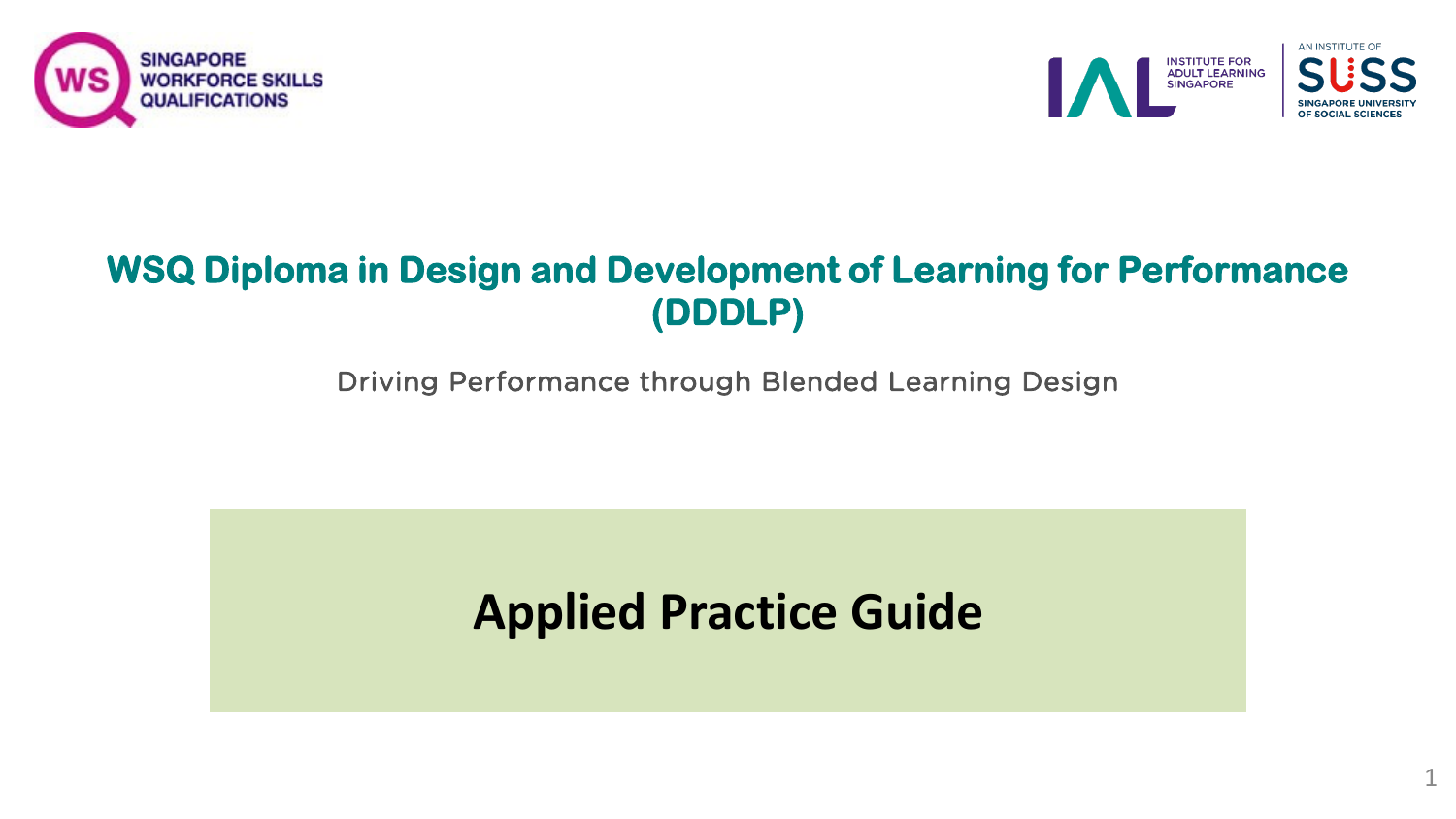## **Introduction to DDDLP**

- The WSQ Diploma in Design and Development of Learning for Performance (WSQ DDDLP) caters to learning facilitators and assessors who aspire to expand and deepen their Training and Adult Education (TAE) skills and competencies to perform the role of SSG-recognised Curriculum Developers for SSG-funded certifiable WSQ programmes.
- The programme will equip graduates with the necessary skills and competencies required of a blended learning designer to develop quality courseware for training providers, employers and learners.
- **The Applied Practice Project (APP) provides opportunities for DDDLP learners to apply their knowledge and skills learnt in an authentic workplace setting.**

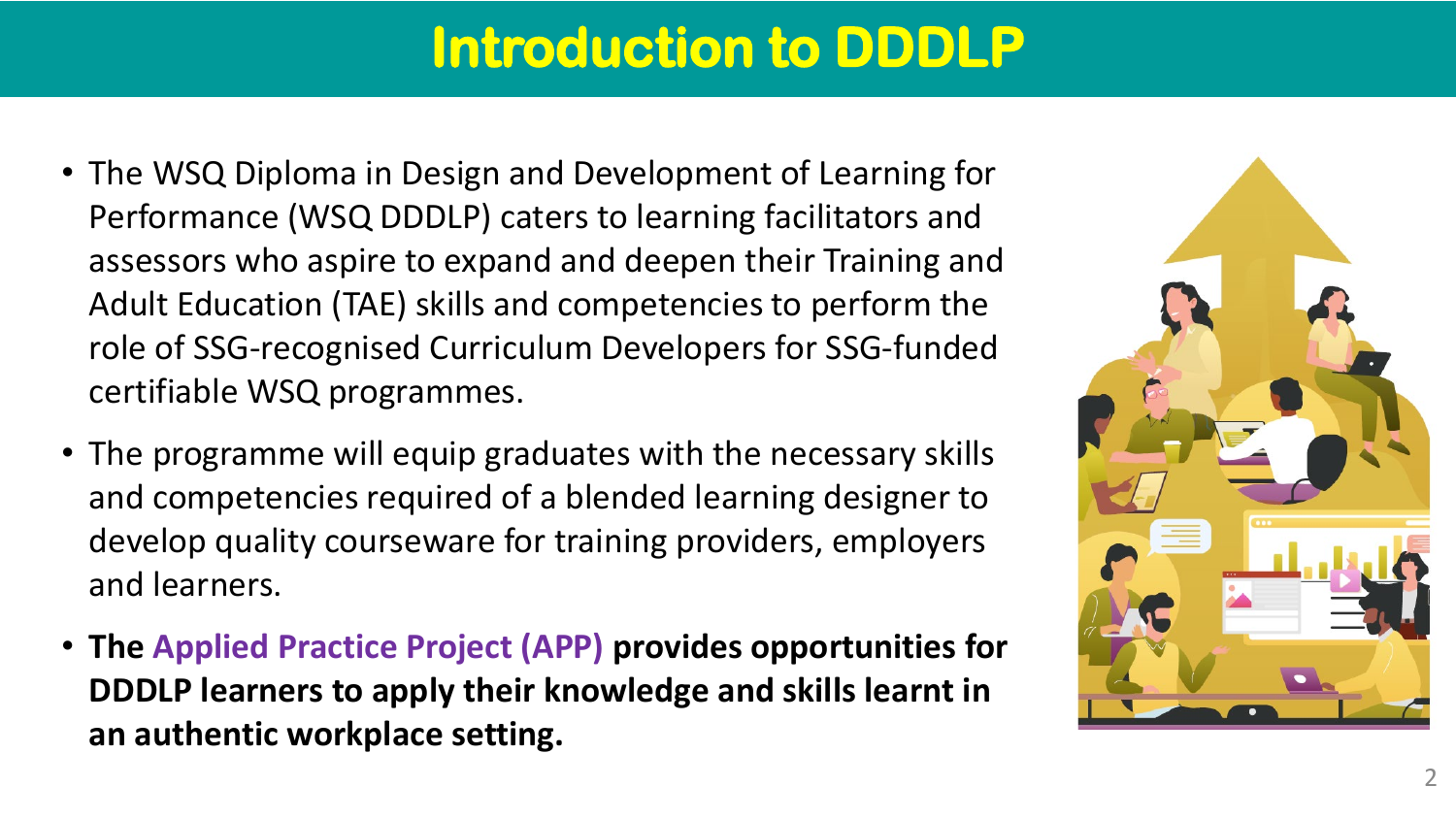

### **Project Host Organisation (PHO)**

• A business organisation willing to allow and work with the APP Supervisee to find out learning gaps among their employees



### **Project Host Organisation (PHO) Coordinator**

• A PHO-appointed supervisor coordinating opportunities and resources for APP Supervisee to engage in activities to fulfill the requirements of the Applied Practice Project (APP), and giving feedback to APP Supervisor on the Supervisee's performance



Who are the

parties

involved?

### **Applied Practice Project (APP) Supervisor**

• An IAL-appointed Adult Educator (AE) providing guidance and supervision to APP Supervisee on the Applied Practice Project (APP), and to monitor and assess the learner's performance in the Project Host Organisation (PHO)



#### **Applied Practice Project (APP) Supervisee**

• A DDDLP learner embarking on a real work-based project or Applied Practice Project (APP) with the Project Host Organisation (PHO) to fulfill the requirements of the APP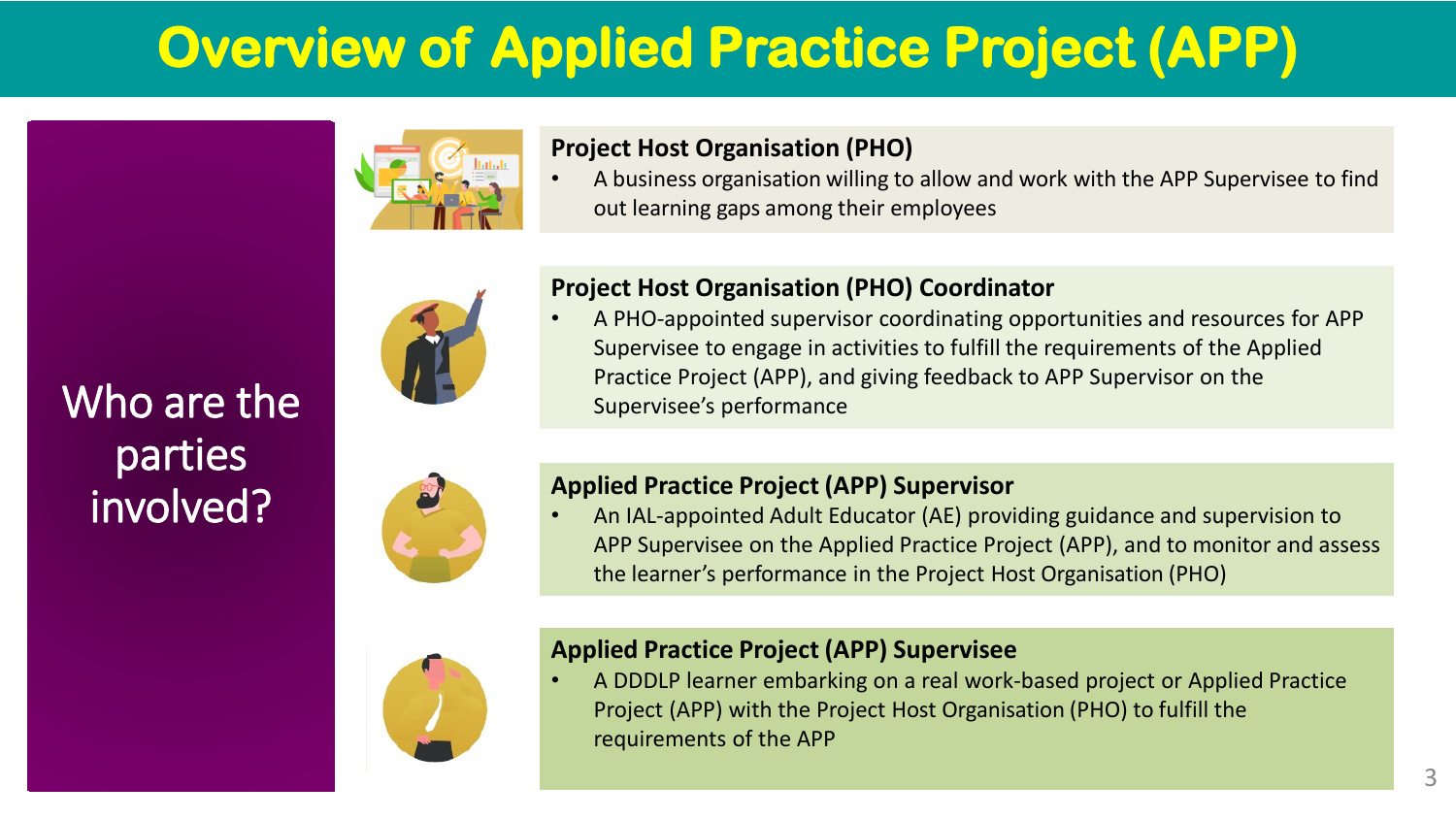

### **Project Host Organisation (PHO)**

- DDDLP Learner needs to secure a PHO BEFORE applying for the course
- PHO can be any business organisation with **AT LEAST 10 employees** willing to allow you and work with the APP Supervisee to find out learning gaps among their employees
- If less than 10 employees, please write in to IAL with a complete organisation chart for evaluation before engaging the PHO for Applied

## What are the **Example 2018** Practice requirements for APP?



#### **PHO Letter of Consent**

• DDDLP Learner needs to complete and get the PHO to sign a **Letter of Consent** before applying for the course



### **Applied Practice Project (APP)**

- DDDLP learner needs to conduct a learning and performance needs analysis, design a blended curriculum with learning plans, develop learning resources/courseware and design assessment plan based on the workplace context of the PHO
- DDDLP Learner needs to complete and submit all assignments for assessment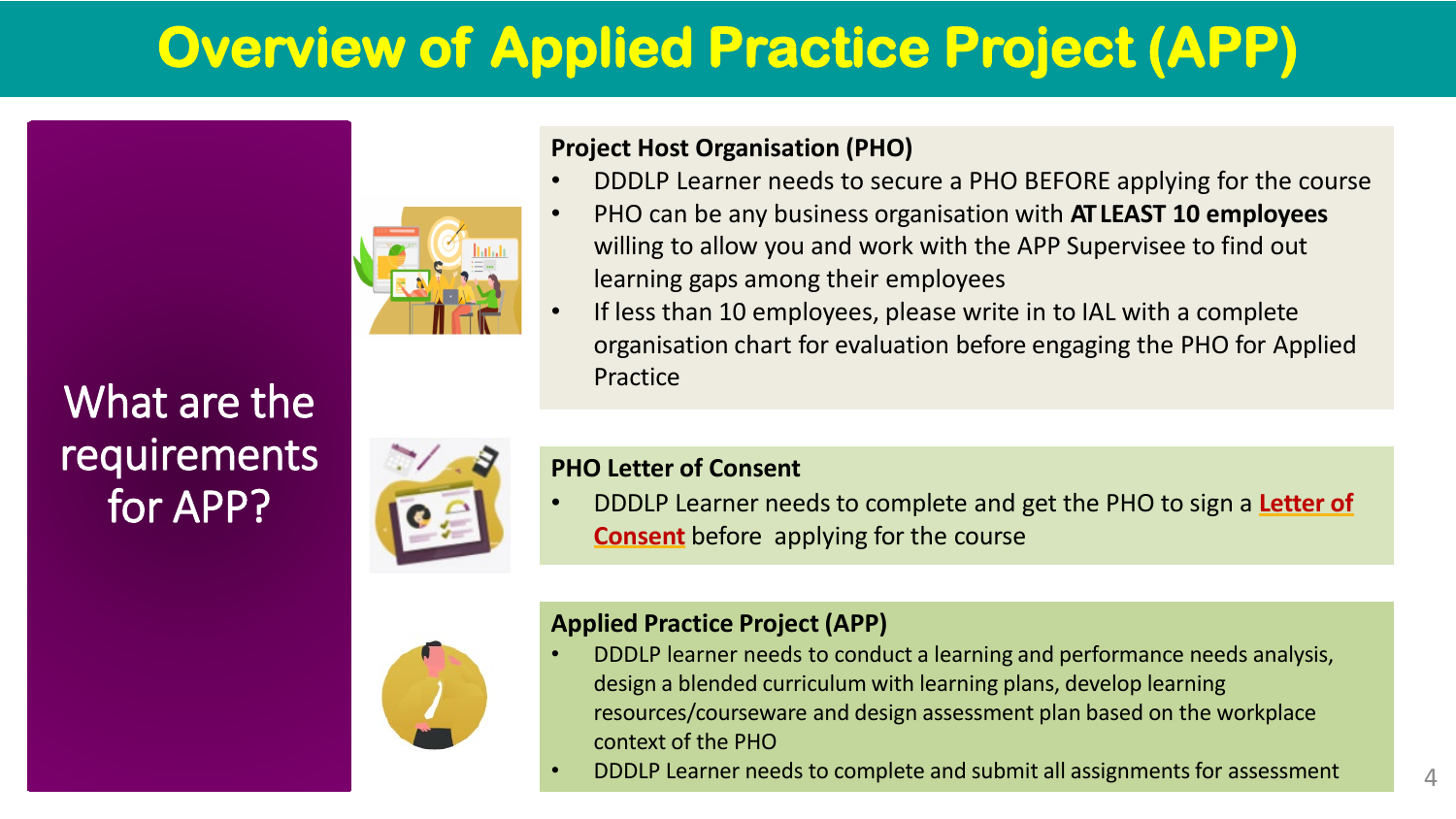What is the Applied Practice Project (APP) about?

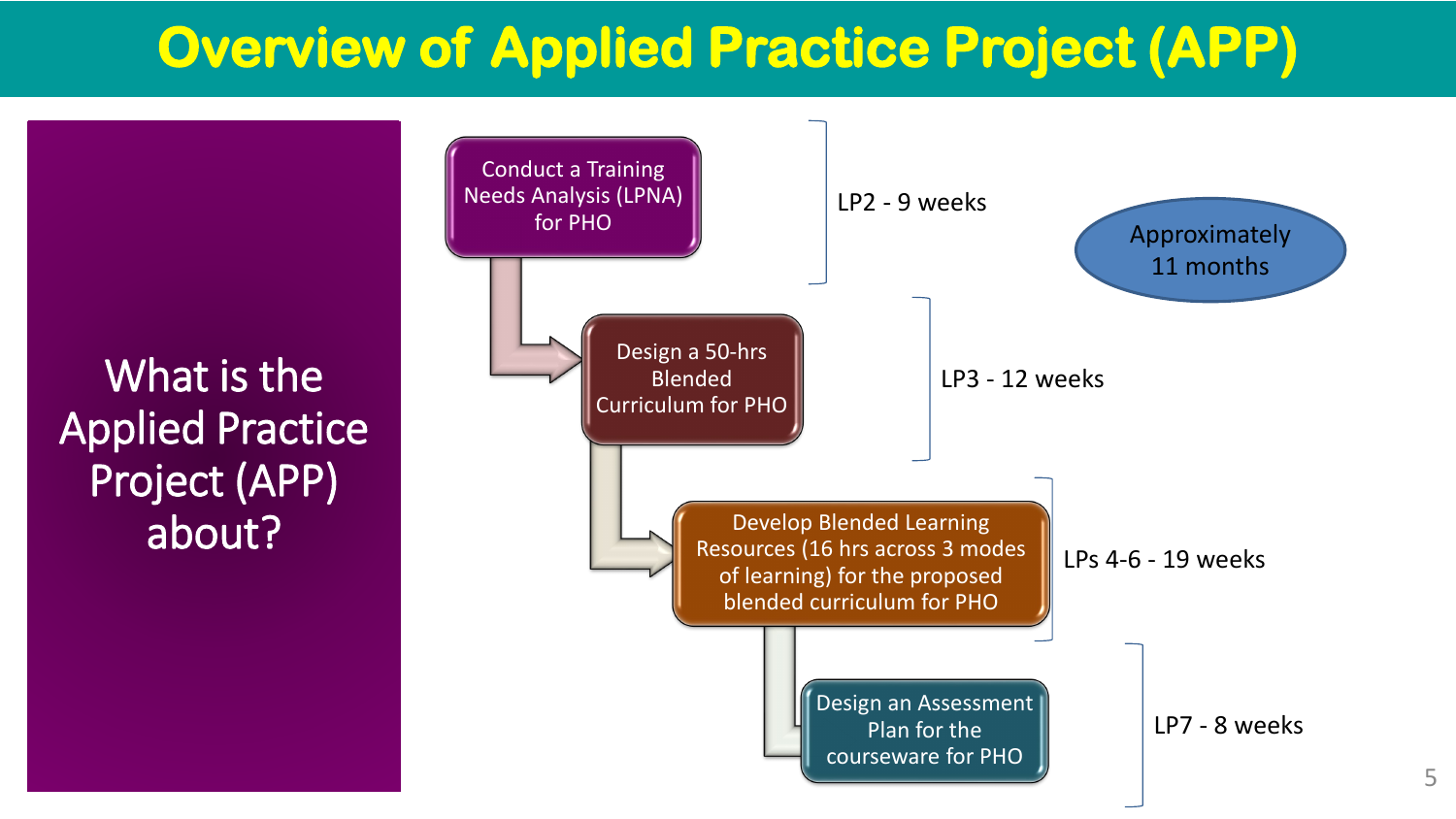Why should PHO do a Learning and **Performance** Needs Analysis (LPNA)?

### **Learning and Performance Needs Analysis (LPNA)**

- Assess an organisation's learning and performance needs (Gap Analysis)
- Identify the gap between the expected and actual performance of the employees
- fulfil required performance to meet business<br>needs • Identify the knowledge and abilities needed to needs
- Best conducted before training is budgeted, designed and delivered

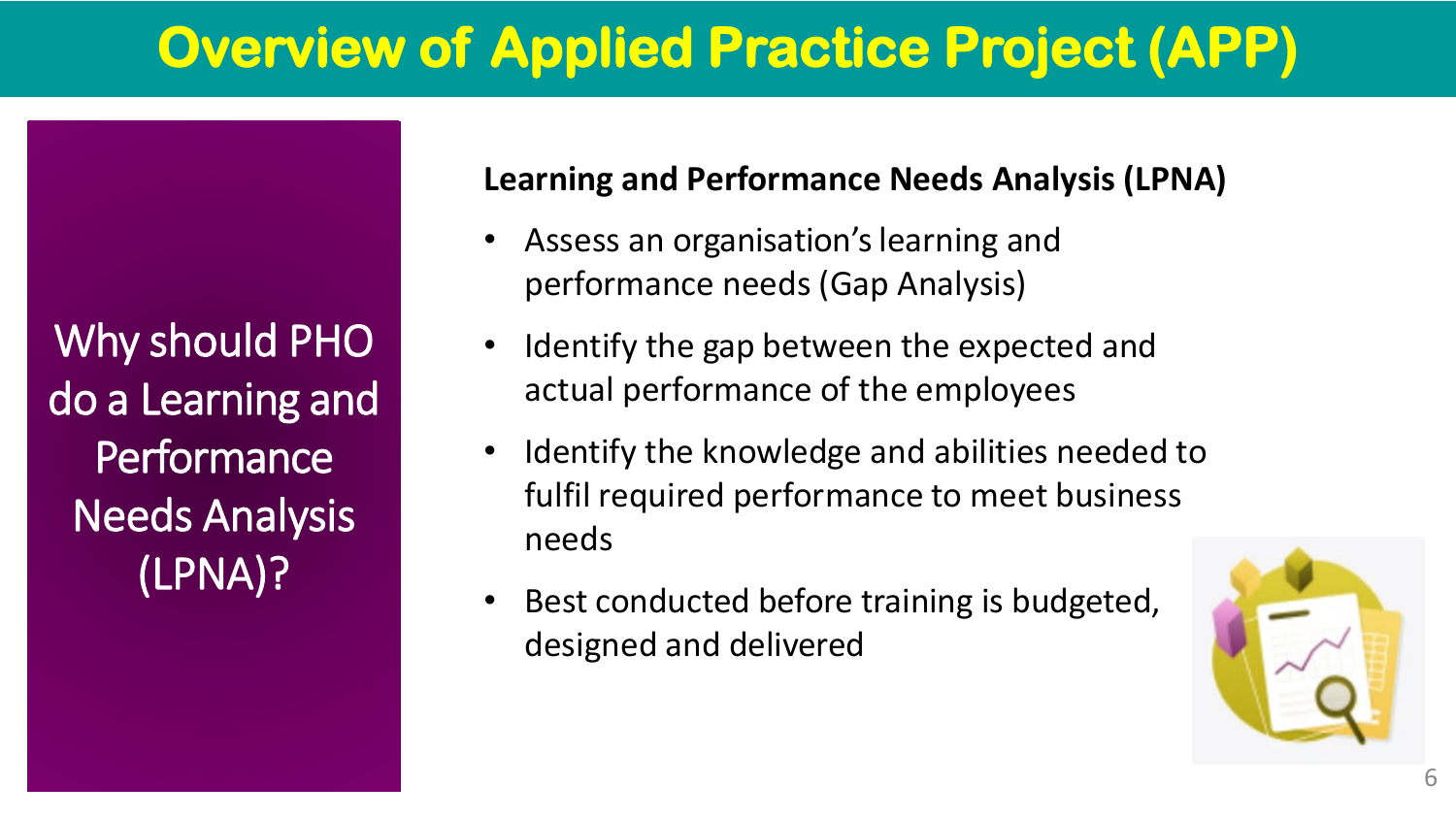What can a Learning and **Performance** Needs Analysis (LPNA) do for the PHO?

### **Learning and Development (L&D)**

- Identify the learning needs of employees
- Enable achievement of goals through L&D
- Plan for targeted up-skilling
- Focuses on:
	- Skills and competencies
	- Emerging skills

### **Performance Management**

- Design the required training
- Enable job re-design
- Align performance to job expectations
- Focuses on:
	- Occupations and job roles
	- Skills and competencies
	- Emerging skills



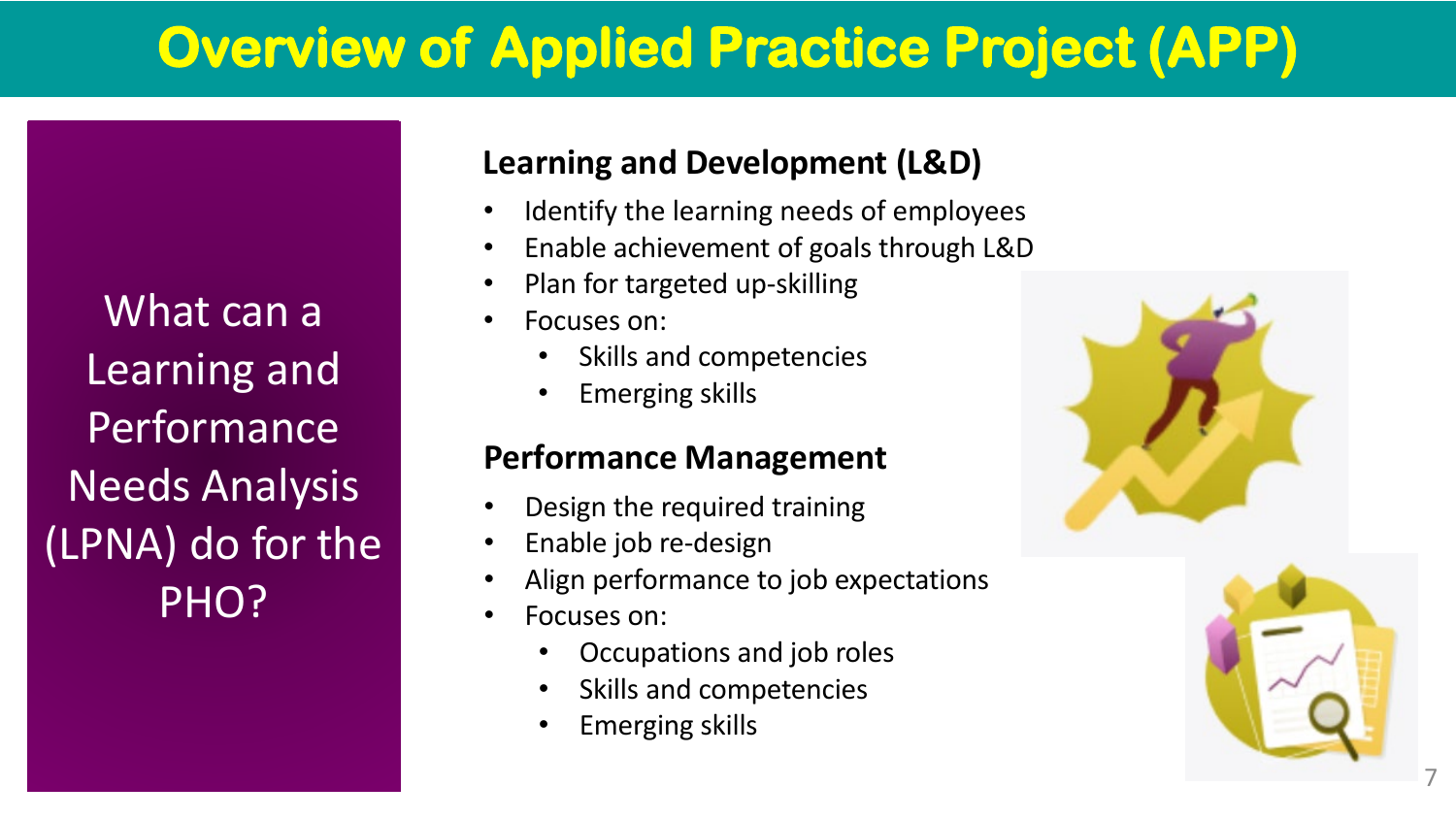### What is Curriculum?

### **Curriculum is a learning package**

• Combination of instructional practices, learning experiences and staff/learners' performance assessment that are designed to bring out and evaluate the target learning outcome of a particular course/training



### **Curriculum is a MEANS to an END**

- Look at the learning gap and focus on the gap that matters
- Design instructional strategies to engage learners
- Develop deep learning related to an important standard

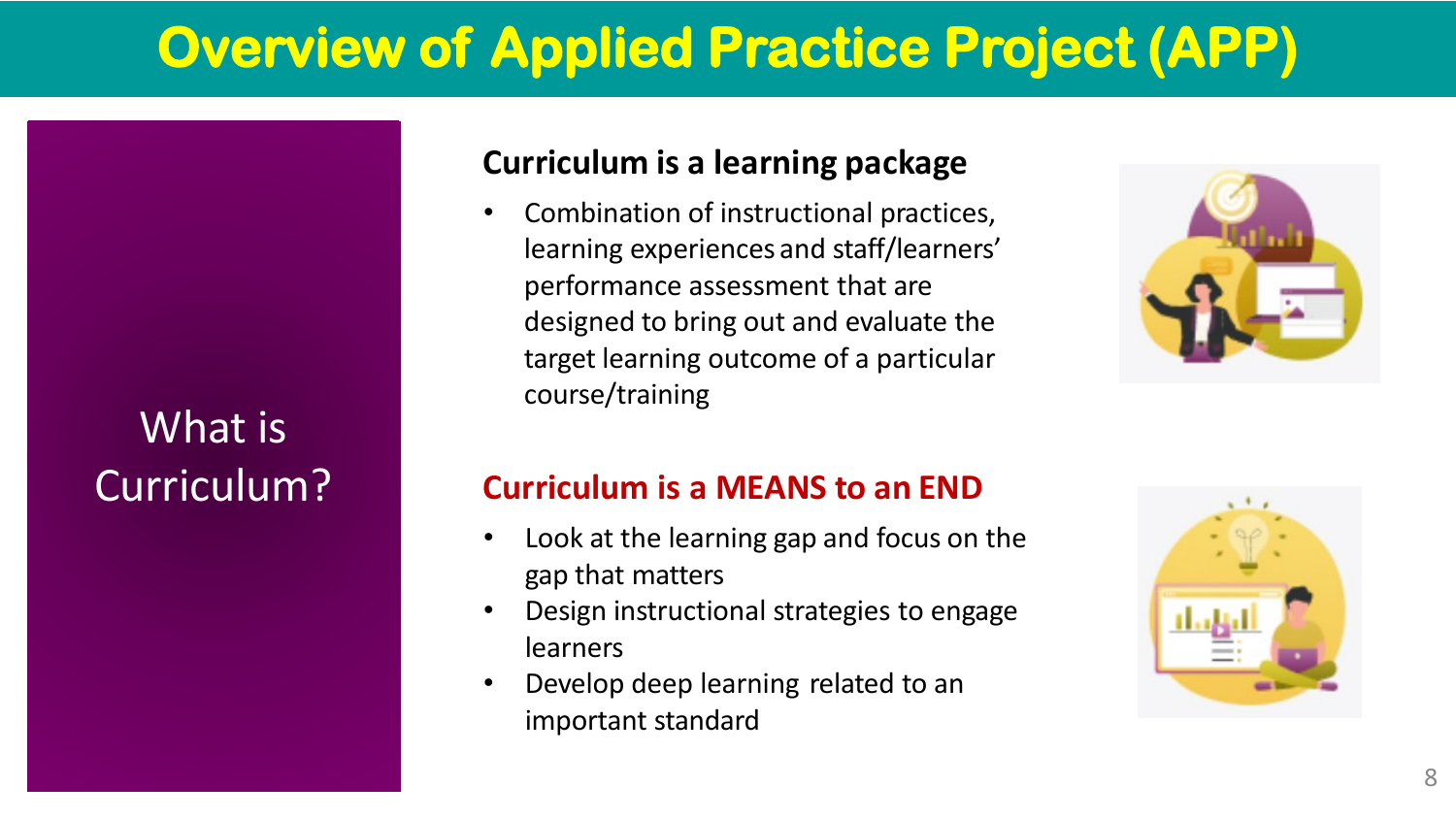## **PHO - Roles and Responsibilities**

**ROLE of Project Host Organisation (PHO)**

### **ASSIGN a PHO Coordinator to:**

- *Provide APP Supervisee with opportunity* to conduct a training needs analysis through surveys and interviews, etc.
- *Give feedback* on APP Supervisee's:
	- $\triangleright$  Learning needs analysis report
	- $\triangleright$  Curriculum design document & learning plans
	- Courseware & assessment developed for part of the curriculum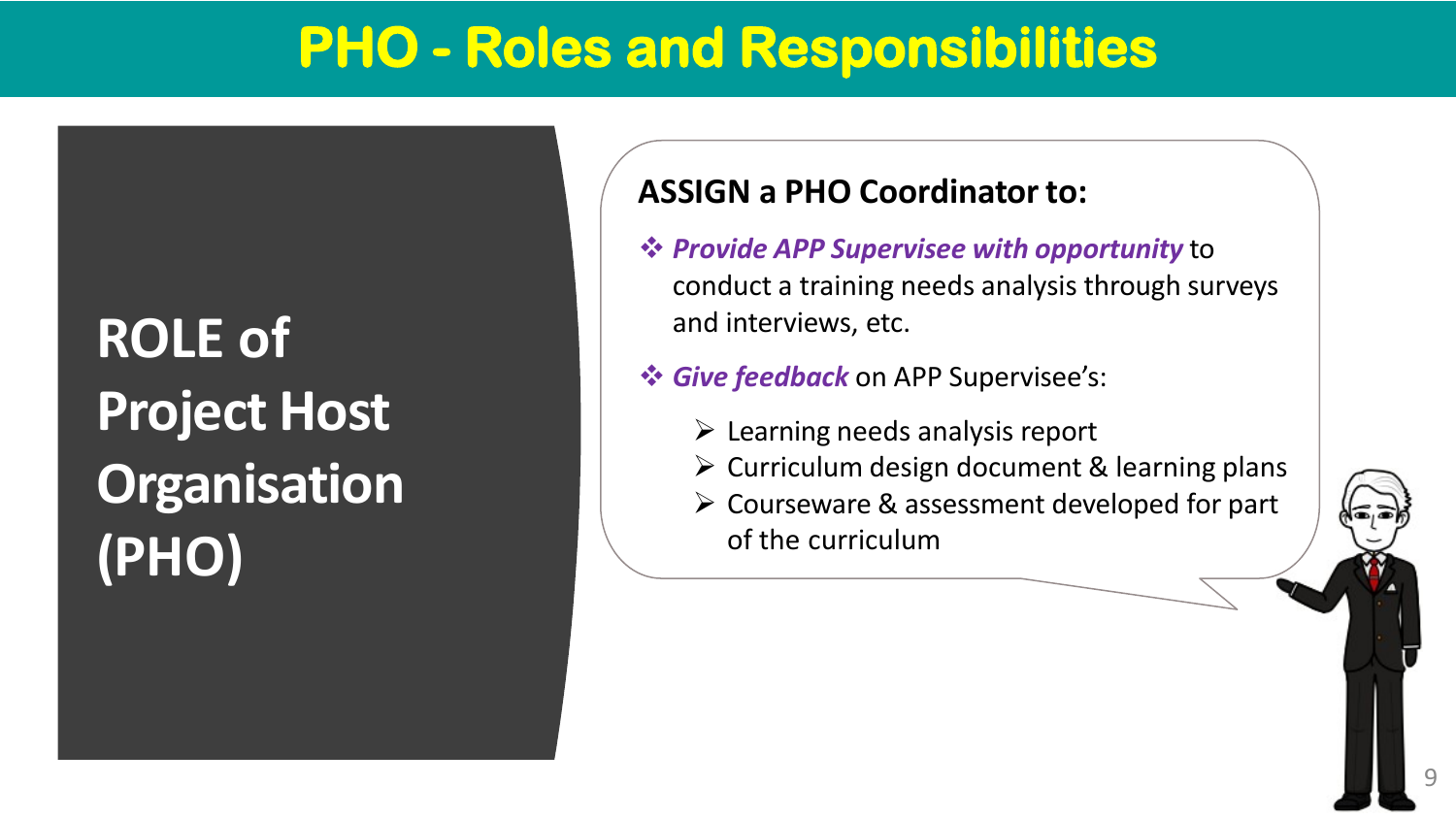## **PHO - Roles and Responsibilities**

## **RESPONSIBILITIES of Project Host Organisation (PHO)**

### **PHO shall provide authentic learning opportunities** for APP Supervisee to:

- Understudy the PHO's current training programme using existing curriculum, if any
- Develop and/or contextualise new or existing programmes
- Where appropriate, PHO may assign the APP Supervisee to understudy experienced Trainers and Assessors to better grasp the content of the programme

10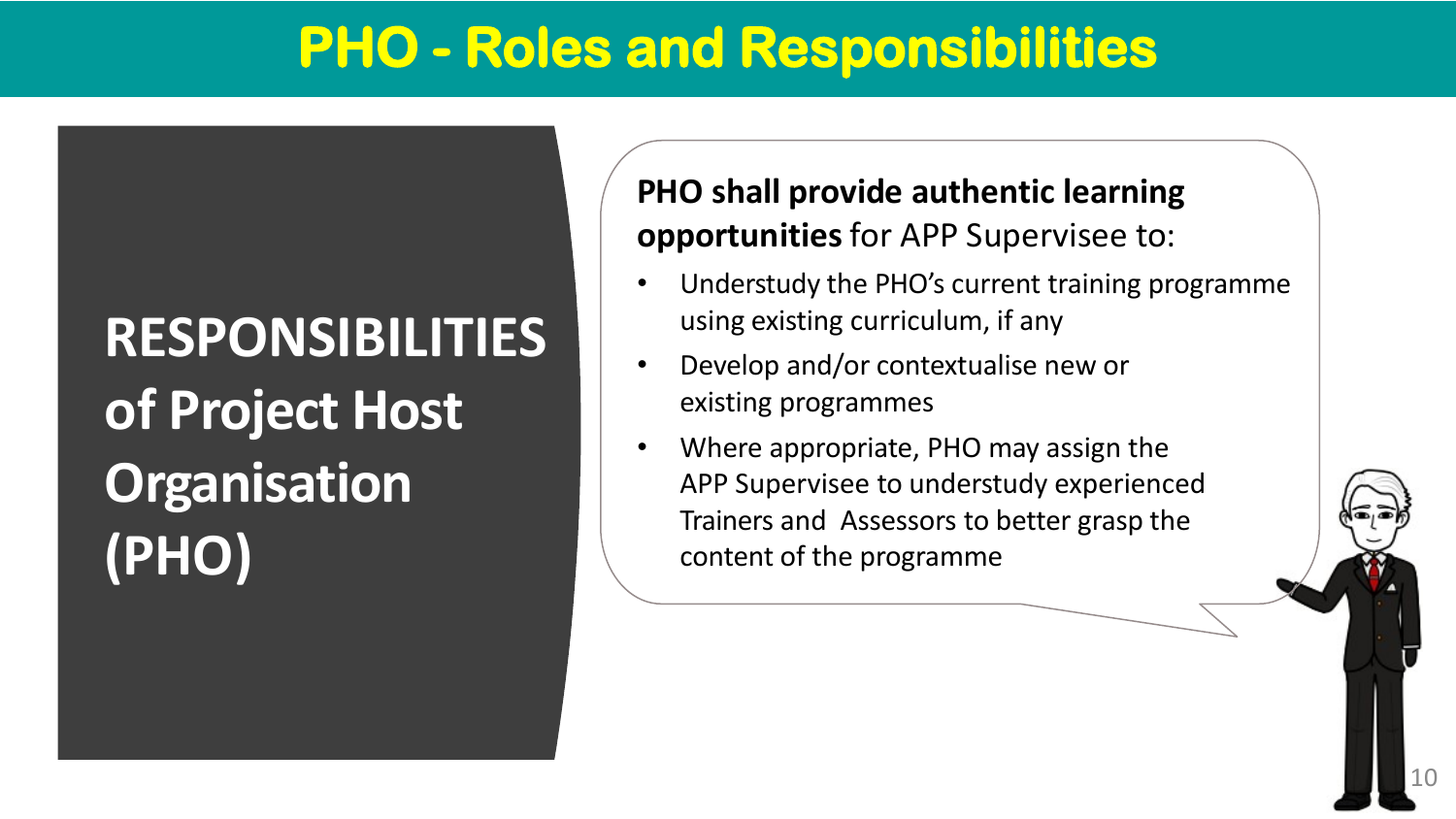## **PHO Coordinator - Roles and Responsibilities**

## **ROLE of PHO Coordinator (Appointed by PHO)**

### **PHO Coordinator to:**

 *Facilitate the coordination* between the tri-partite roles of the Applied Practice Project (APP), i.e. APP Supervisee, APP Supervisor, and Project Host Organisation (PHO)

11

 *Ensure smooth execution* and completion of Applied Practice Project (APP)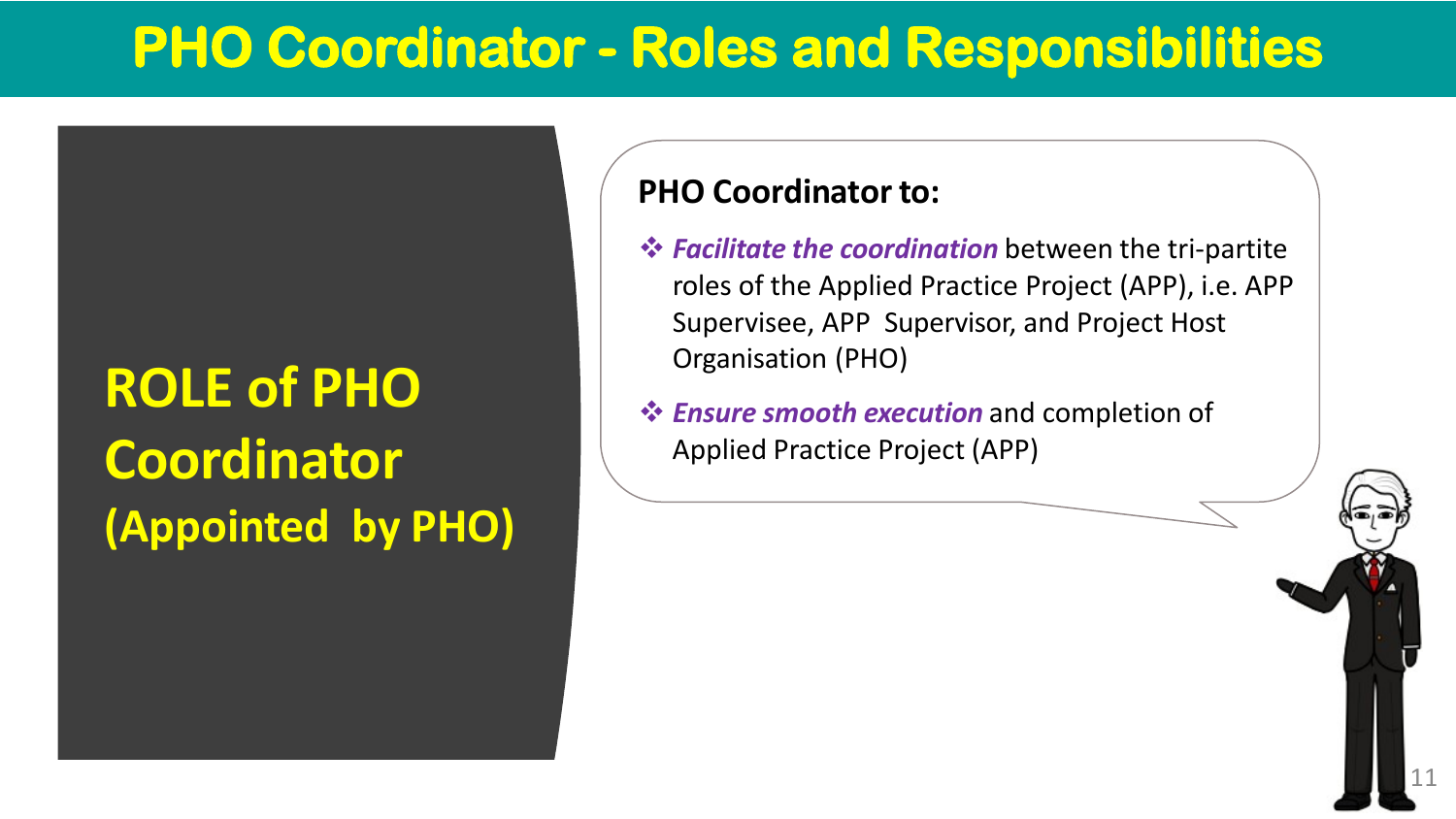## **PHO Coordinator - Roles and Responsibilities**

## **RESPONSIBILTIES of PHO Coordinator (Appointed by PHO)**

### **PHO Coordinator to:**

- Induct the APP Supervisee into the PHO;
- Coordinate opportunities for understudy of PHO's training and learning culture
- Provide input to APP Supervisor on APP Supervisee's performance
- Play secondary roles which **may** include coaching, mentoring or work supervision

12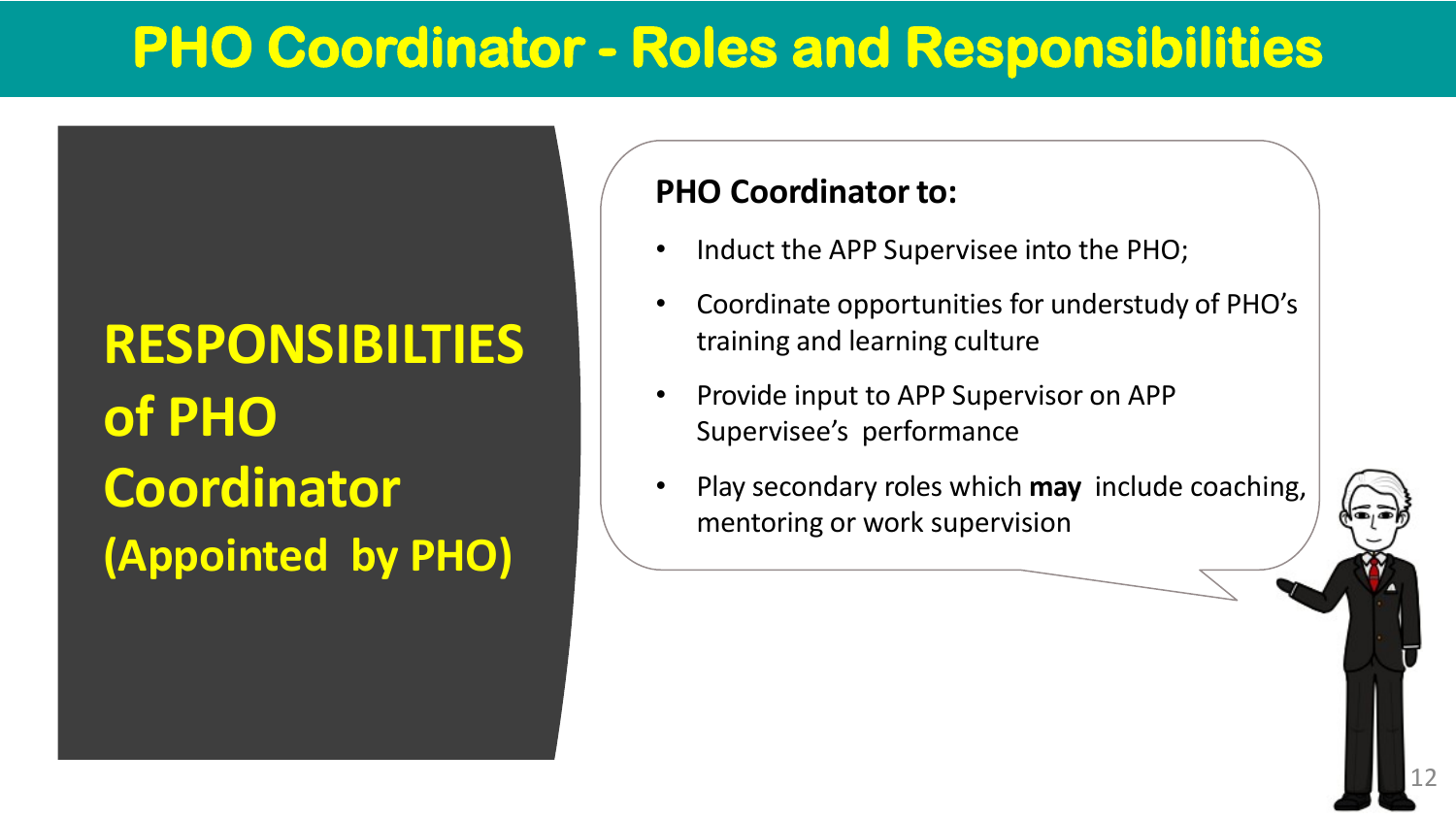## **APP Supervisor - Roles and Responsibilities**

## **ROLE of APP Supervisor**

**(appointed by IAL)**

### **APP Supervisor to:**

- *Provide guidance and supervision* to APP Supervisee on the Applied Practice Project (APP)
- *Monitor and assess* the learner's performance in the Project Host Organisation (PHO)
- *❖ Mentor and coach* APP Supervisee to ensure smooth execution and completion of Applied Practice Project (APP)
- *Mark assignments and conduct assessment sessions* to award module certificates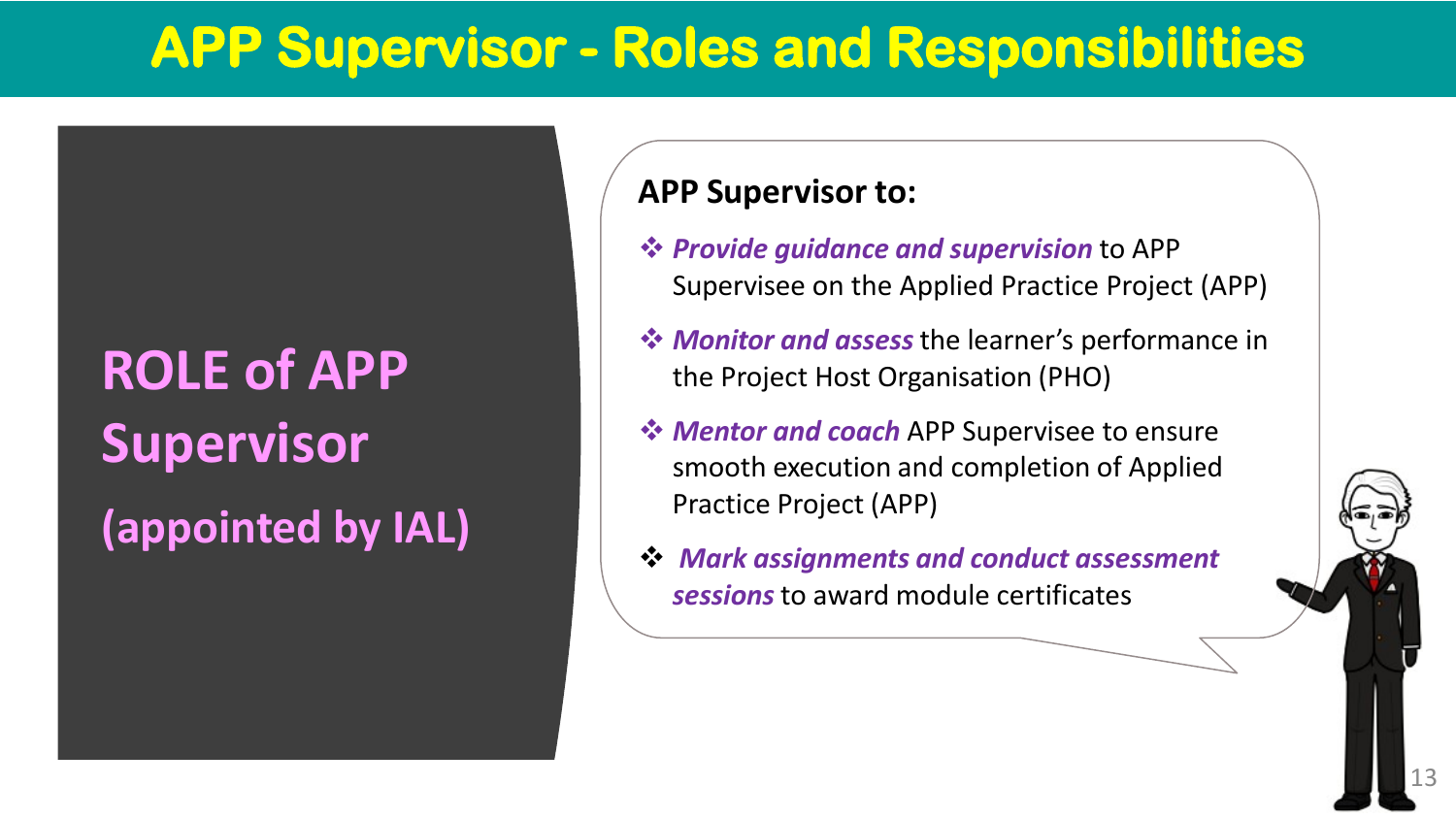## **APP Supervisor - Roles and Responsibilities**

## **RESPONSIBILITIES of APP Supervisor (appointed by IAL)**

### **APP Supervisor to:**

- Help the APP Supervisee in the initial engagement with the Project Host Organisation (PHO) to clarify the Applied Practice Project (APP) requirements
- Monitor and give feedback on the APP Supervisee's progress as part of the composite assessment framework
- Ensure that the APP Supervisee delivers the APP requirements with a clear and feasible plan according to the given time frames for each module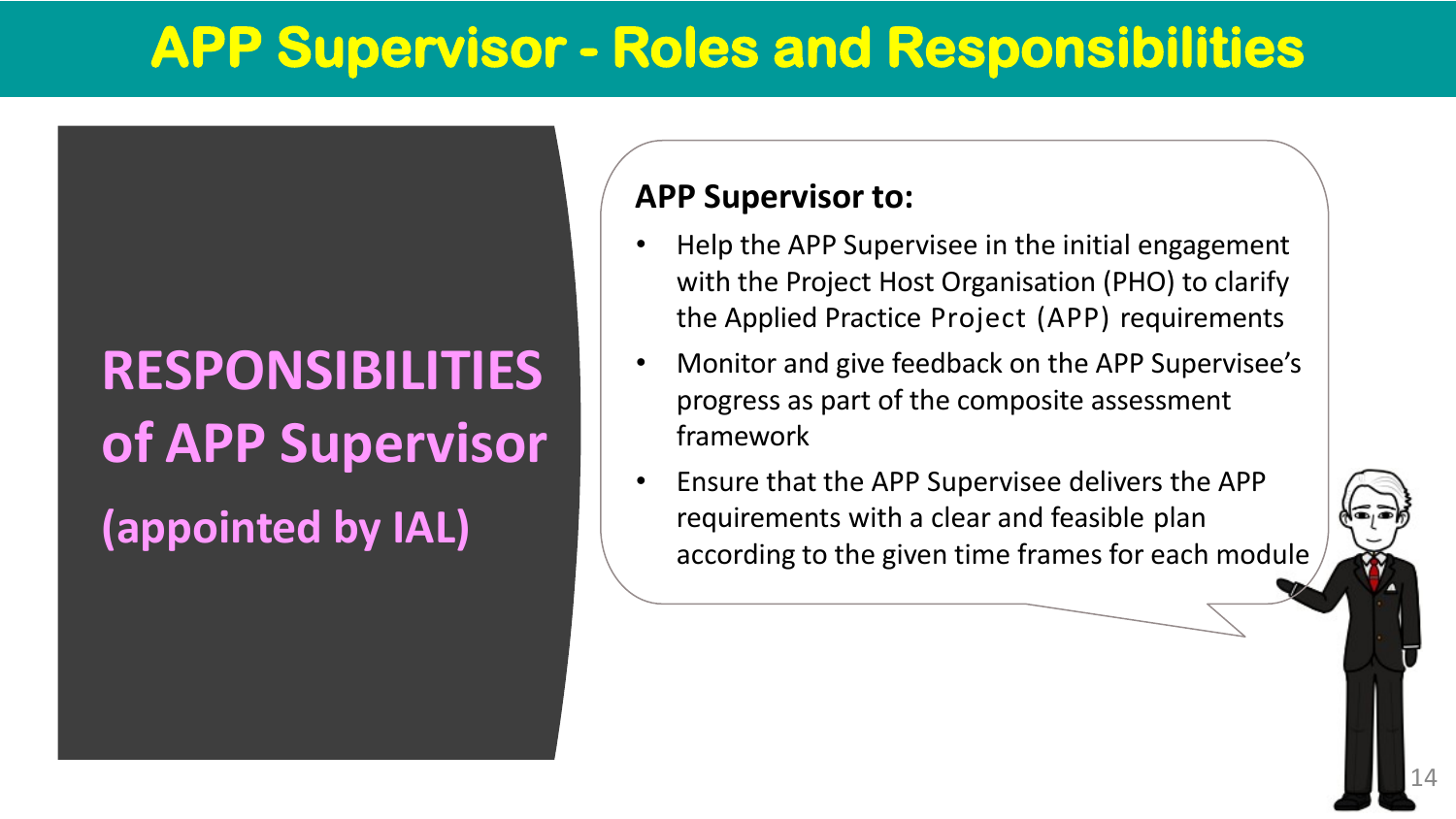## **APP Supervisor - Roles and Responsibilities**

## **RESPONSIBILITIES of APP Supervisor (appointed by IAL)**

**Cont'd…**

### **APP Supervisor to:**

- Provide guidance on concept clarification and relevant DDDLP learning resources to facilitate APP Supervisee's understanding and application of concepts
- Use a facilitative approach to clarify any doubts and difficulties faced by the APP Supervisee to help him/her to come out with the solutions on his/her own
- NOT offer templates or APP samples other than those provided for in the DDDLP modules and online resources.

15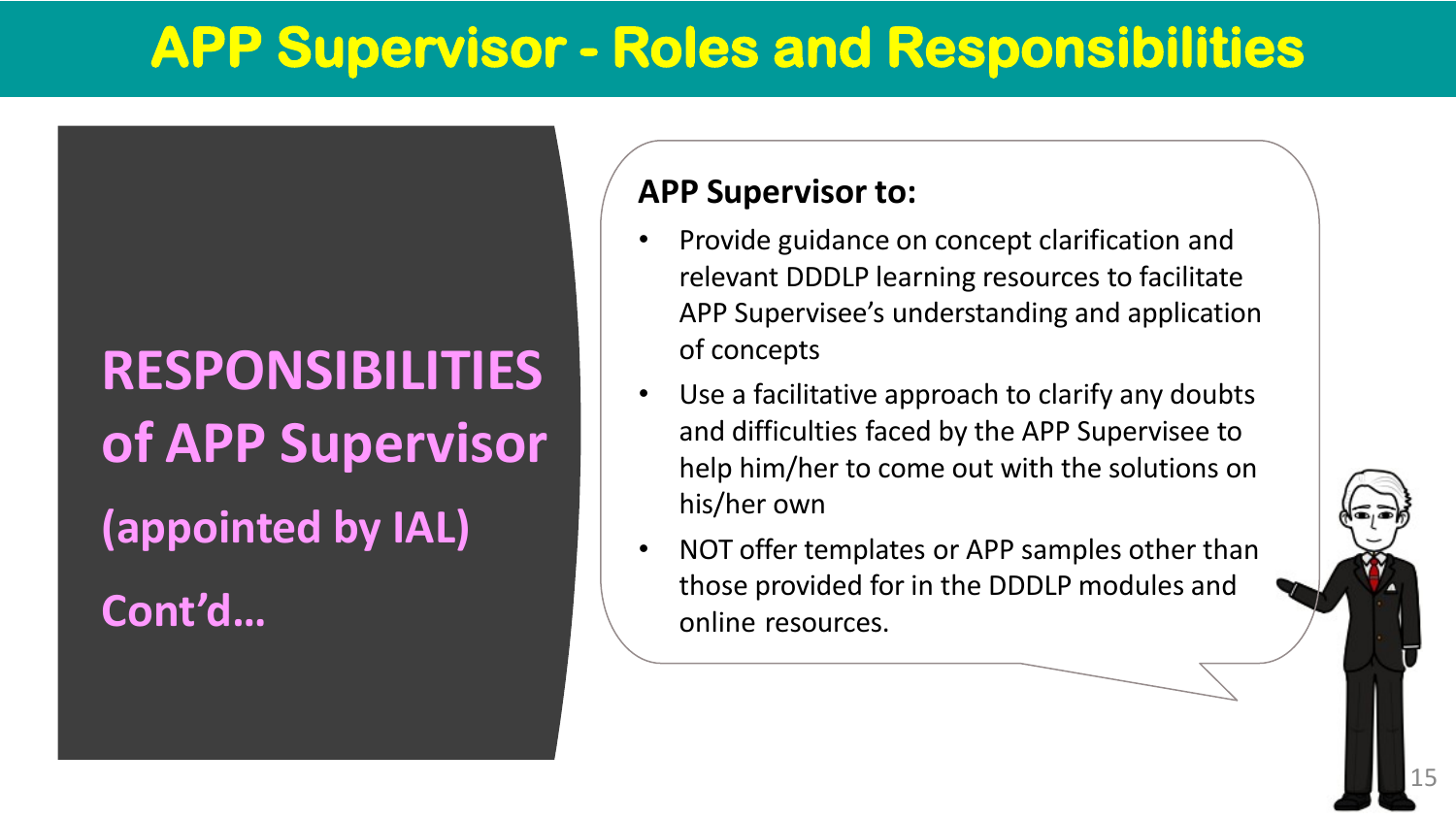## **APP Supervisee - Roles and Responsibilities**

## **ROLE of APP Supervisee (DDDLP Learner)**

### **APP Supervisee to:**

- *Conduct a Learning and Performance Needs Analysis (LPNA)* for PHO
- *Design a blended curriculum and learning plans* for PHO
- *Develop learning resources/courseware* for PHO
- *Design an assessment plan for courseware* for PHO

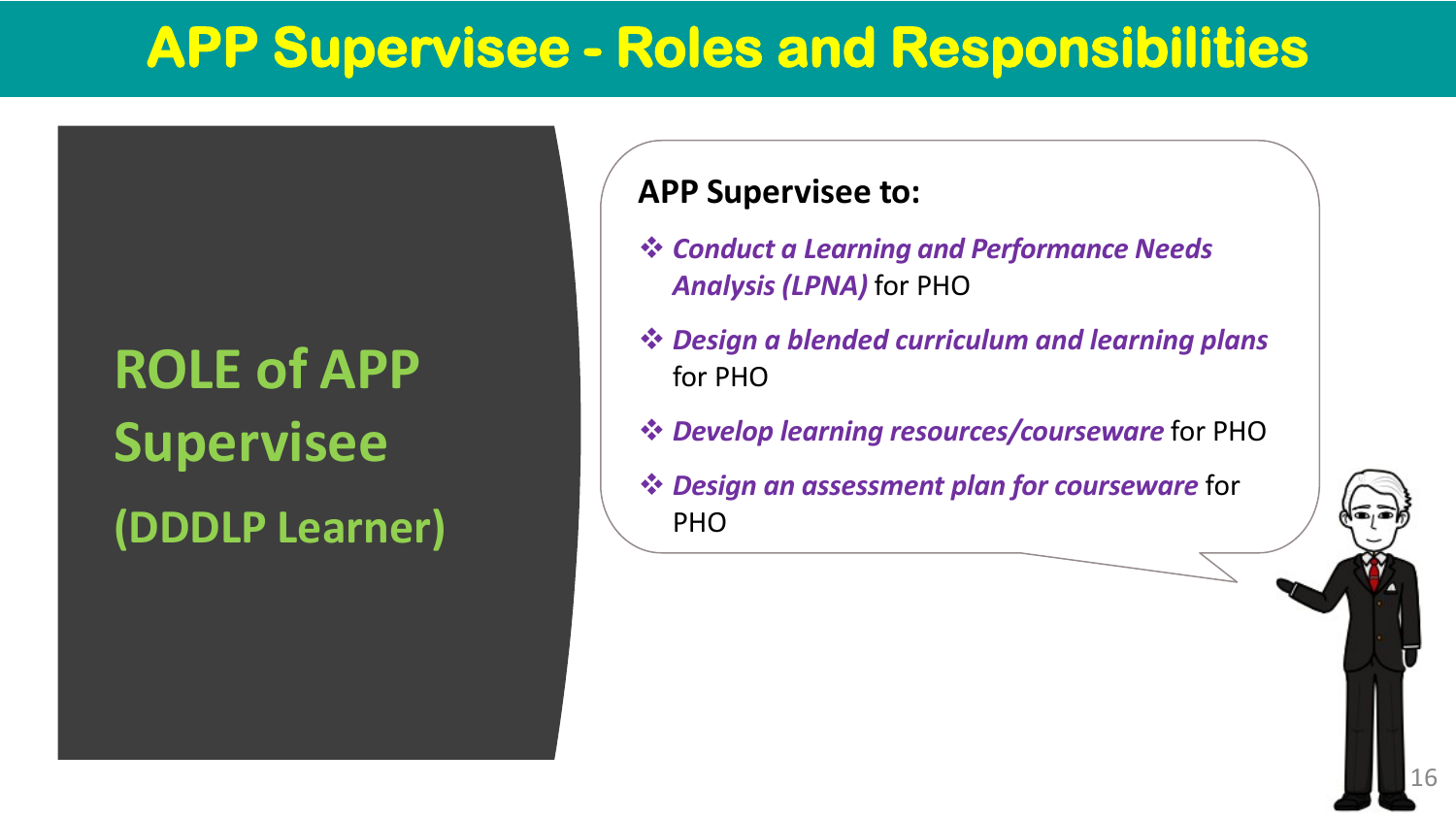## **APP Supervisee - Roles and Responsibilities**

## **RESPONSIBILITIES of APP Supervisee (DDDLP Learner)**

### **APP Supervisee to:**

- Possess an excellent attitude
- Implement APP plan and develop the pre-agreed deliverables
- Maintain confidentiality related to PHO's materials and processes
- Respect Intellectual Property (IP) rights at PHO

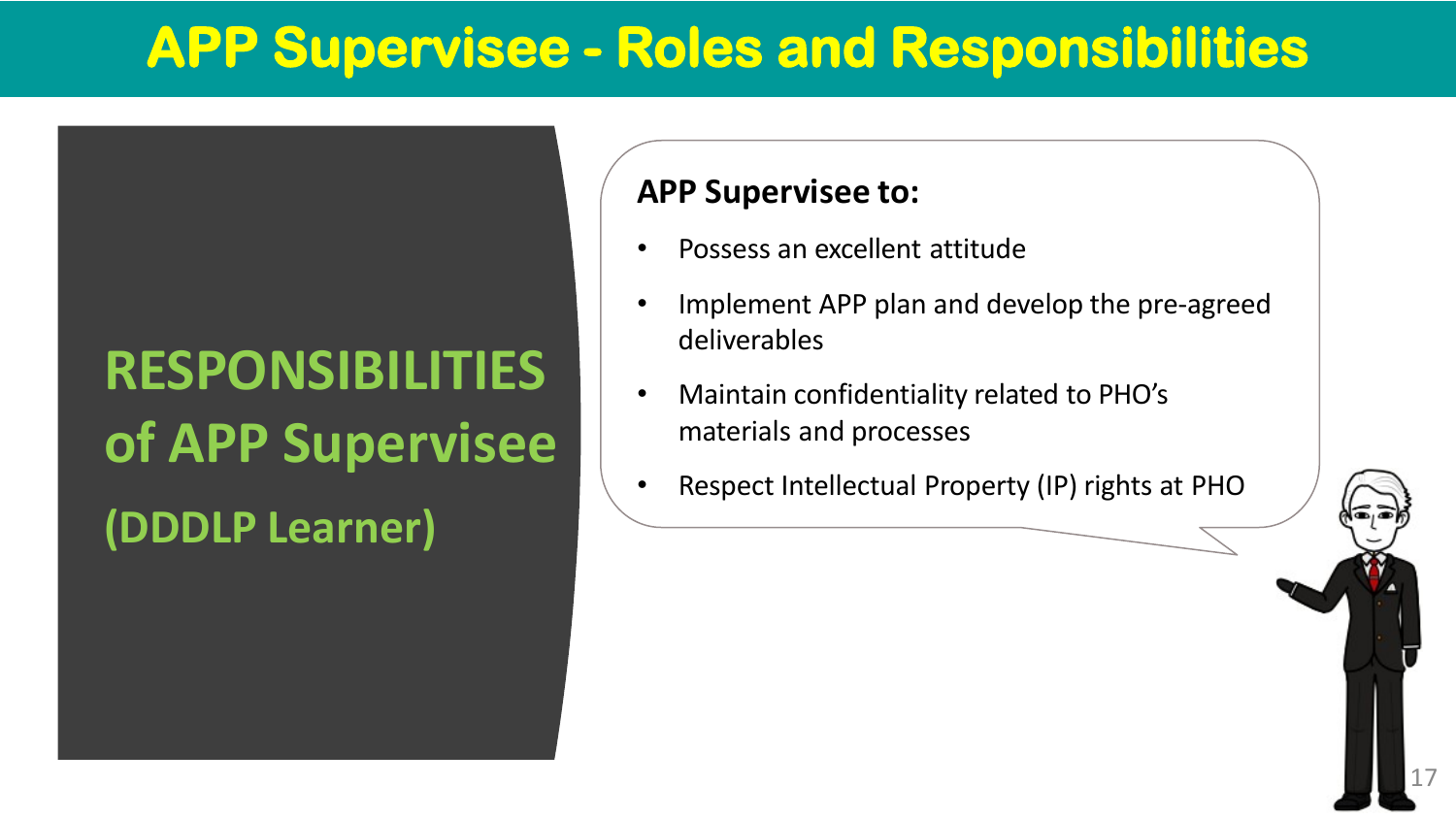## **Applied Practice Project (APP)**

**Learning and Performance Needs Analysis (LPNA) – 3 Key Areas**



### **Organisational Analysis**

**Person Analysis**



### **Task Analysis**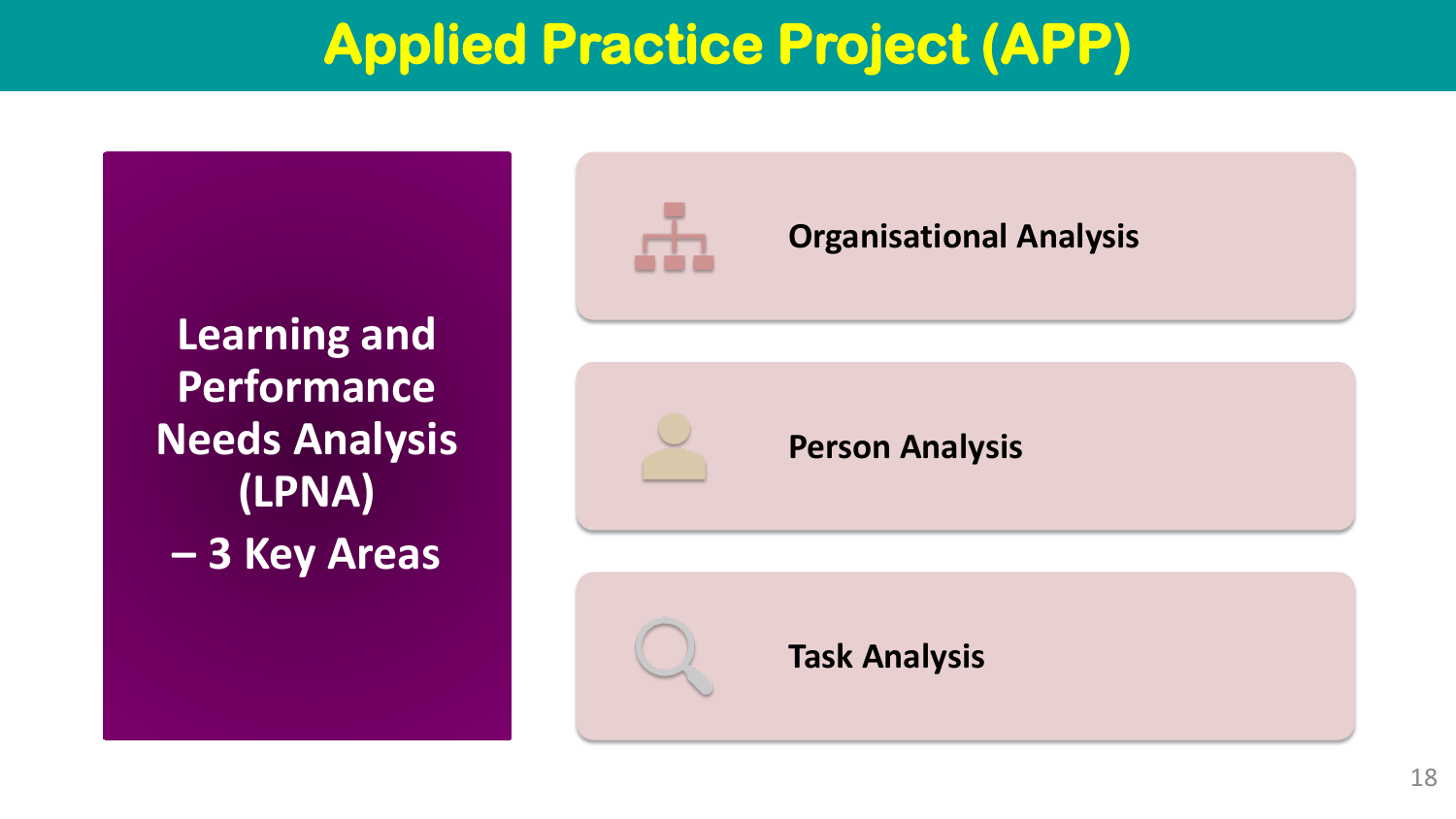## **Applied Practice Project (APP)**

### **Type of Techniques used in LPNA**



### **Questionnaires**



### **Observations**





**Documentation**

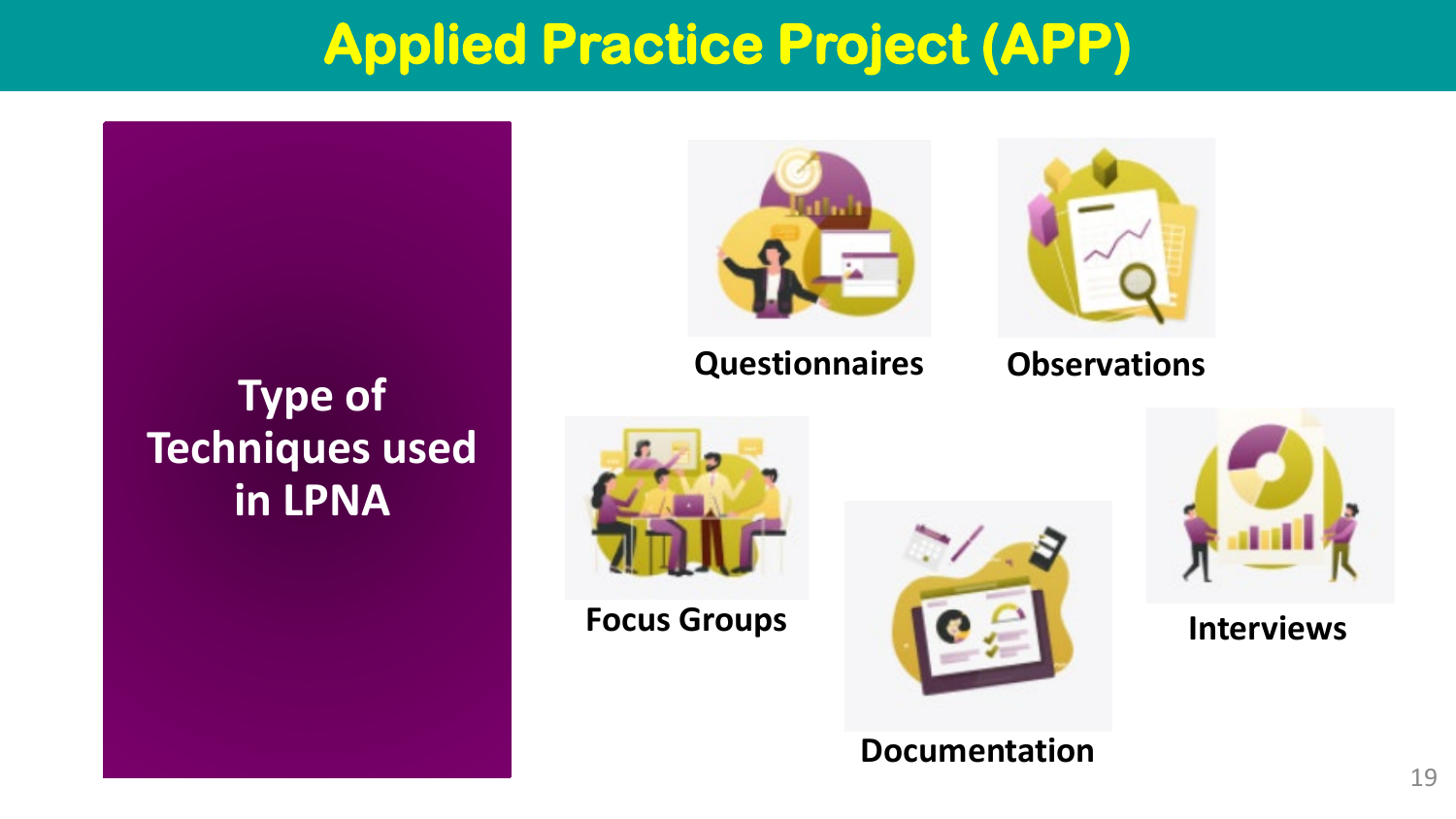## **Applied Practice Project (APP) – An example**

**Example of a Retail Scenario – Customer Service**



- Sales not doing well
- LPNA reveals training gaps in customer service skills
- Solution Training curriculum on Customer Service

#### **CUSTOMER SERVICE SKILLS YOU NEED**

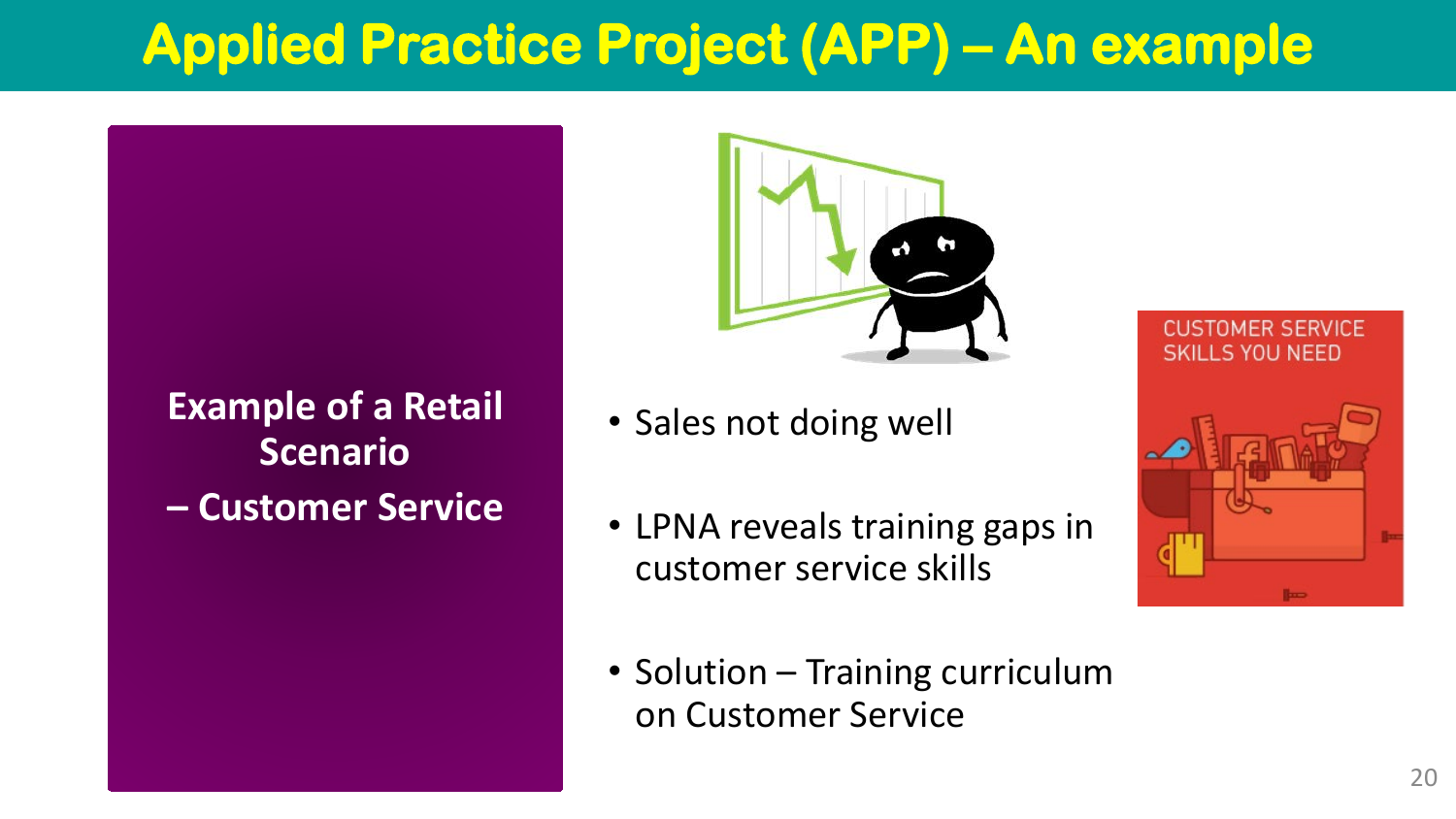## **Applied Practice Project (APP) – An example**







Deliver Service Excellence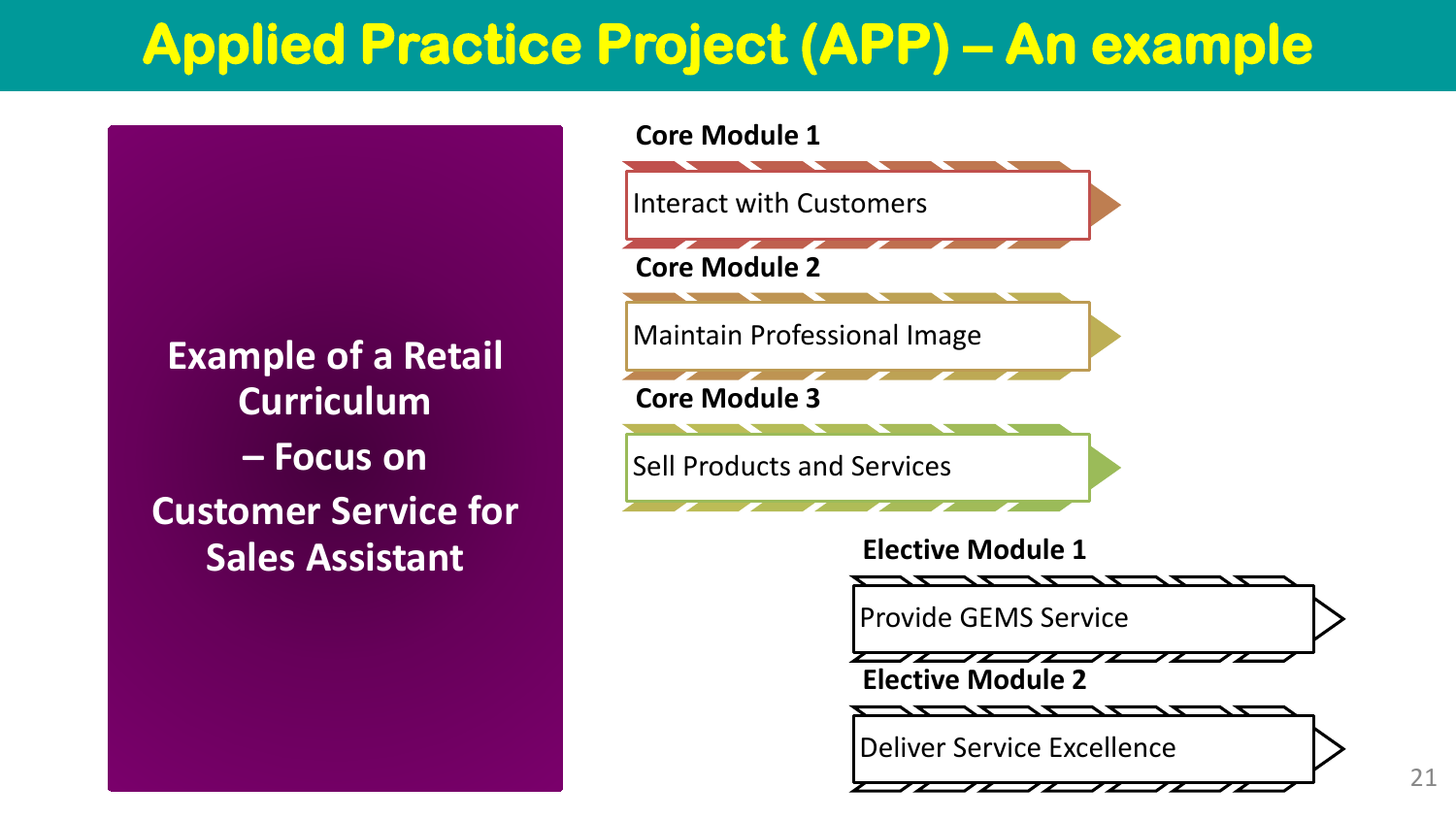## **Applied Practice Project (APP)**



**Courseware** (includes Learning Resources and Assessment Plans)

### **A set of deliverables:**

### **LEARNING PLANS (Classroom, Tech-enabled and Workplace)**

- **THINK** of your staff/learner profile, what knowledge and skills do you want your staff/learner to acquire, How you can best deliver your lessons?
- **DESIGN** How you are going to teach? What is the expected outcome of the lesson/training? What is an appropriate Learning duration?

### **LEARNING RESOURCES**

- **THINK** of what are the good learning resources to deliver your lesson/training?
- **DEVELOP** appropriate learning resources, e.g. presentation slides, infographics, handouts, worksheets, videos?

### **ASSESSMENT PLANS**

- **THINK** of the Learning Outcomes
- **DESIGN** Assessment methods and tools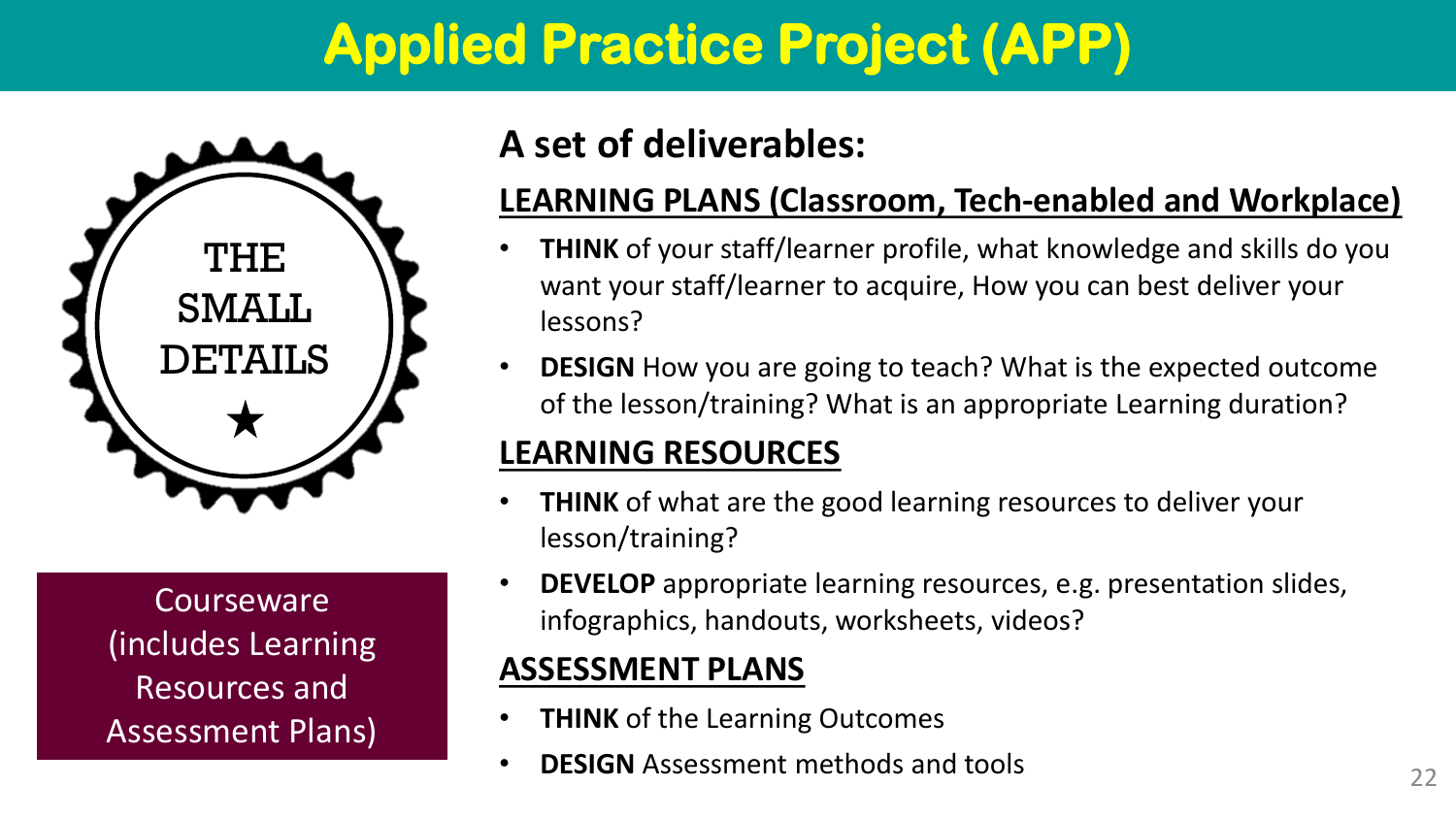## **Applied Practice Project (APP)**

### Example of Assessment:

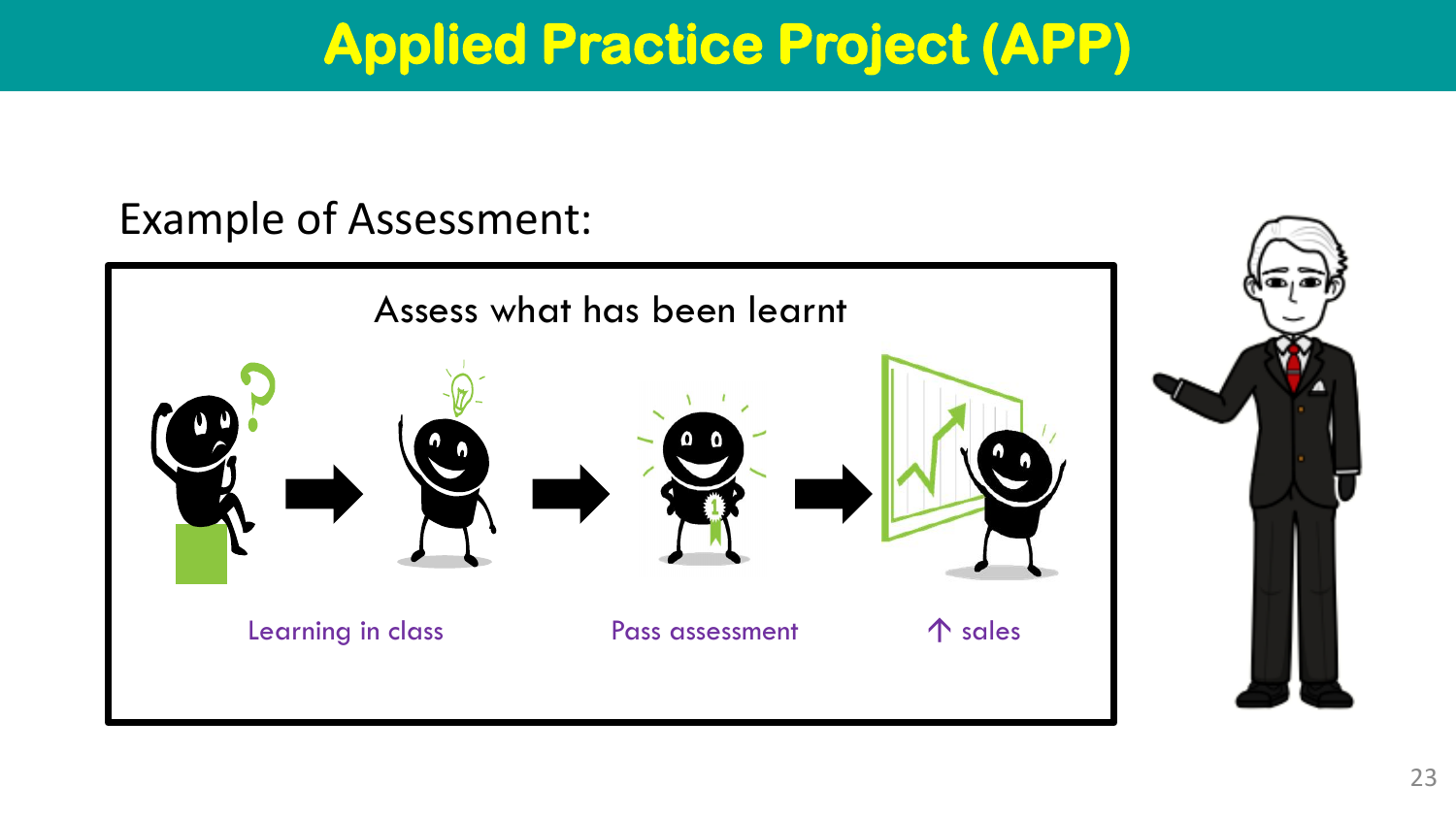

### [www.ial.edu.sg/dddlp](http://www.ial.edu.sg/dddlp) 24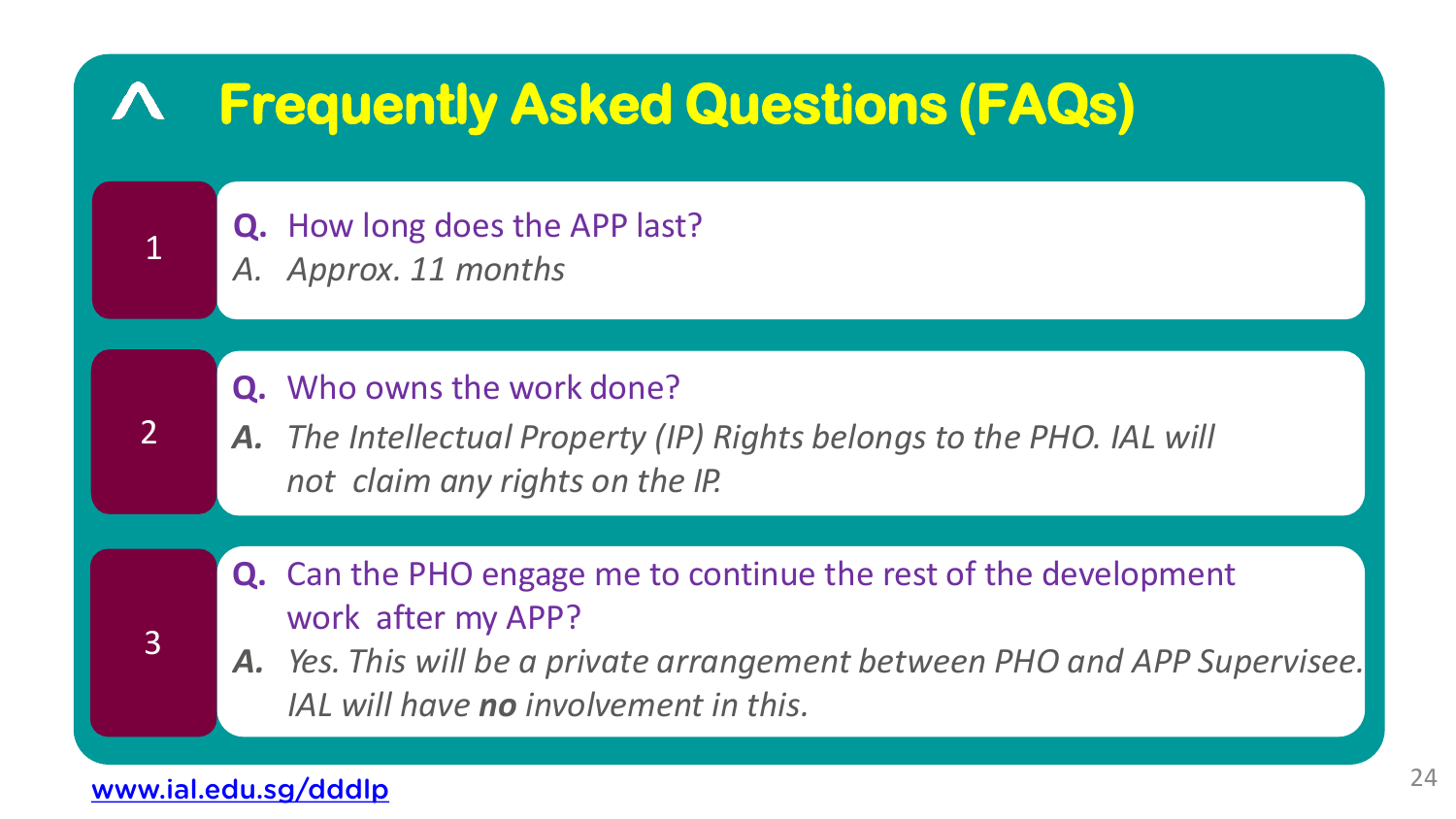- **Q.** What do I do if the PHO requires APP Supervisor to sign a Non-Disclosure Agreement (NDA) or confidentiality agreement?
- *A. APP Supervisor is obliged to maintain confidentiality of all data, assignments and assessment artefacts obtained in the course of their duty as stipulated in their Contract signed with IAL. He/she will not be signing separate agreements with the PHO.*
- *B. APP Supervisee is advised not to include confidential information or highly sensitive content in their assignments such as proprietary information where commercial interest should be guarded. Personal data also should be sanitised in compliance with PDPA.*

4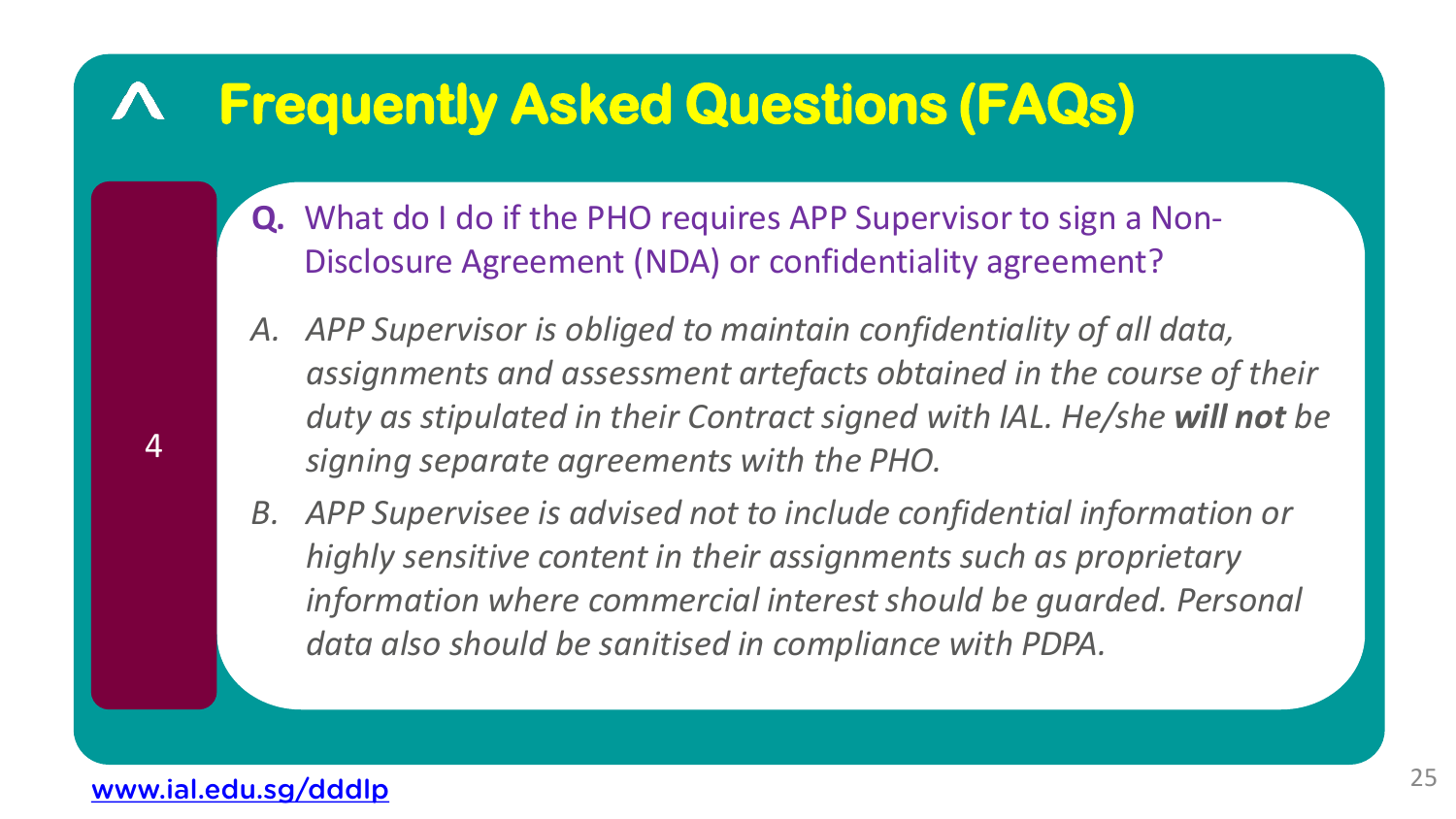

### [www.ial.edu.sg/dddlp](http://www.ial.edu.sg/dddlp)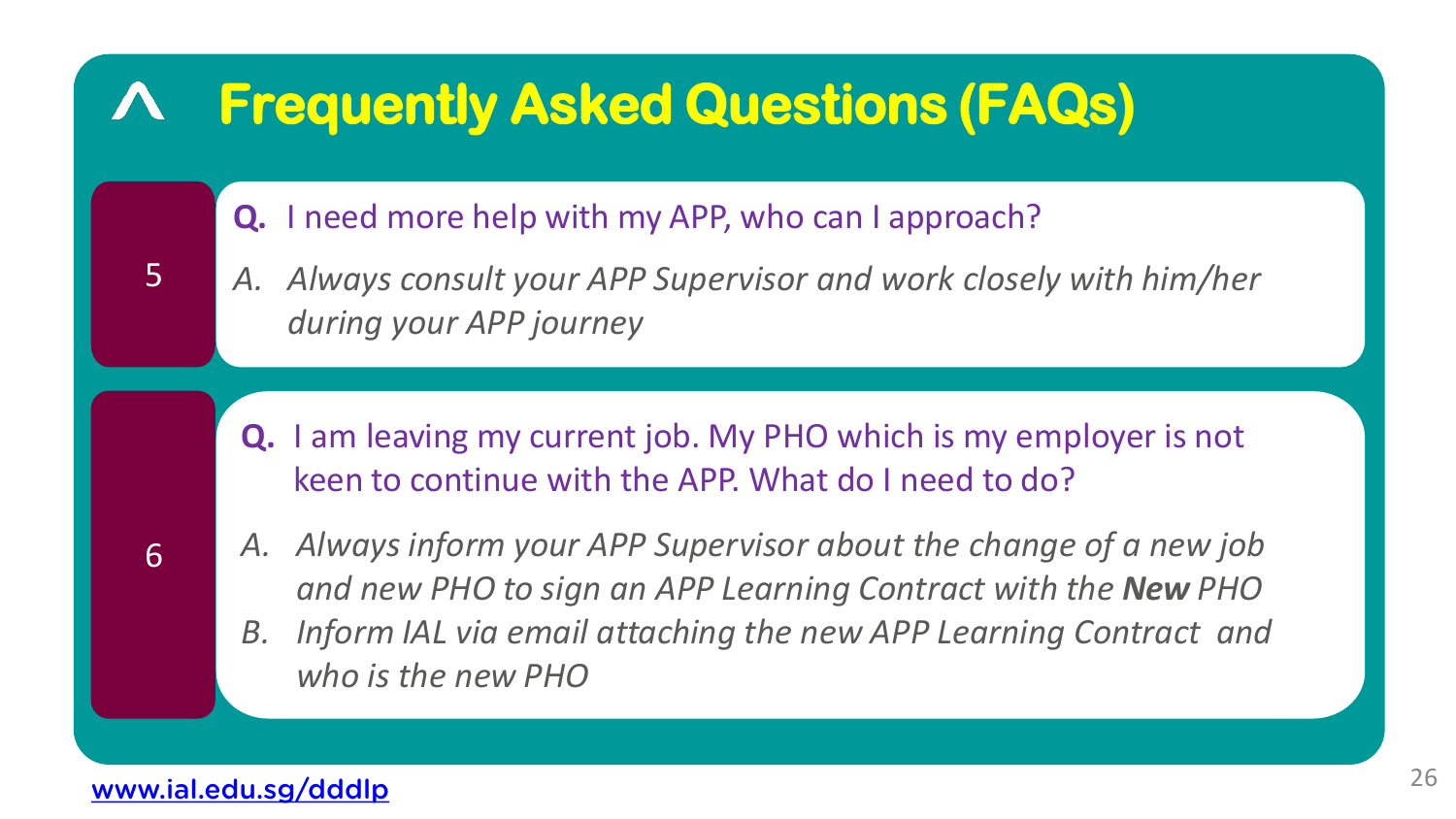- **Q.** I want to change my PHO but my Applied Practice has started, what should I do?
- *A. APP Supervisee is required to inform both APP Supervisor and IAL via email on the change of PHO detailing the reason for such change(s). After which, discuss, work with your APP Supervisor and complete the following:*
	- *Arrange for the 1st meeting with NewPHO*
	- *Present the APP Overview and your APP Gantt Chart/plan for the New PHO*
	- *Discuss and agree on the key milestones/meetings with the New PHO*
	- *Sign a New APP Learning Contract and email APP Supervisor and IAL*

### [www.ial.edu.sg/dddlp](http://www.ial.edu.sg/dddlp)

7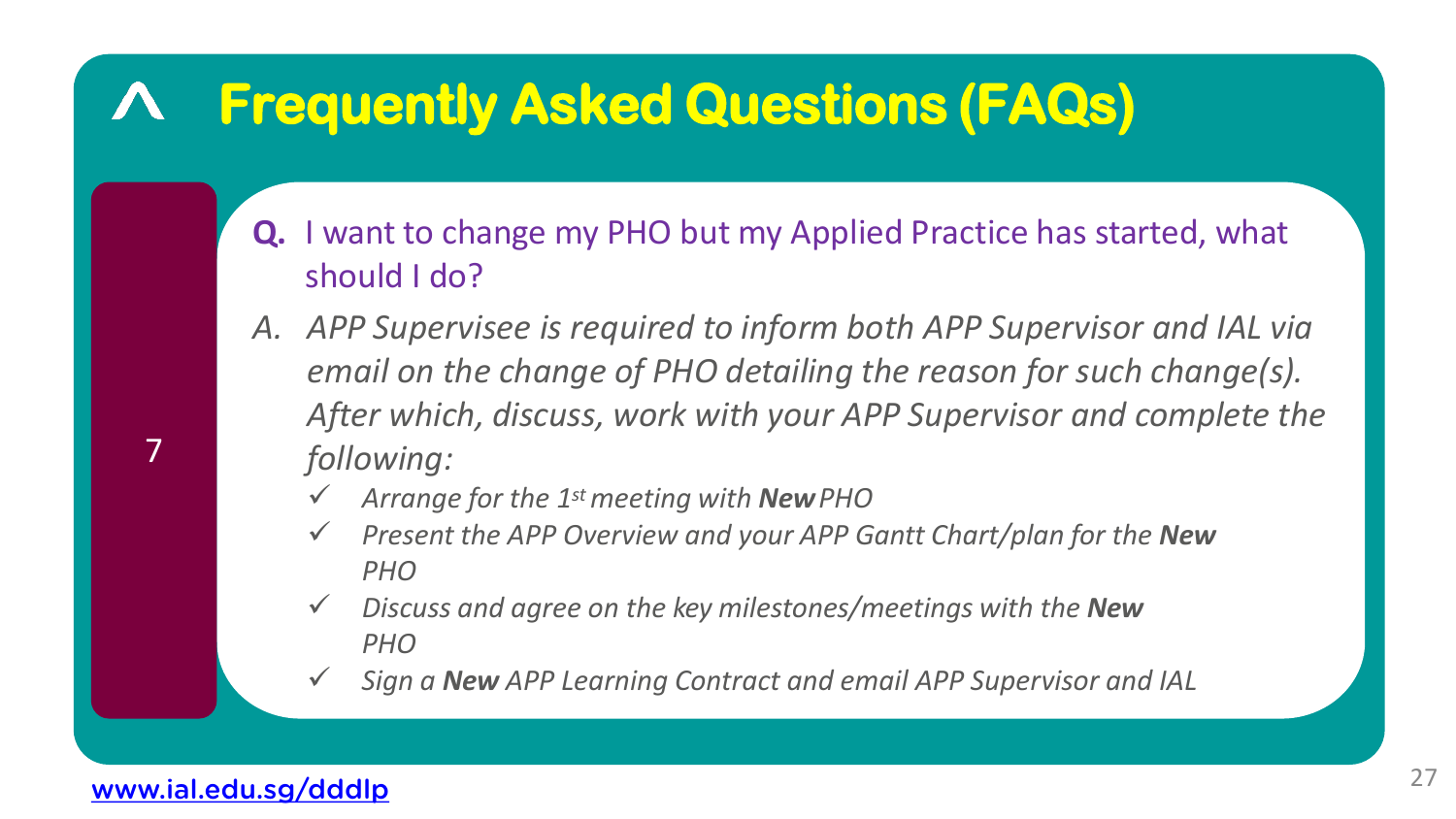- **Q.** Do I need to repeat the completed APP modules with the new PHO?
- *A. APP modules comprises of 6 Core Modules namely:*
	- *LP2: Perform Learning and Performance Needs Analysis*
	- *LP3: Design Blended Curriculum and Instruction*
	- *LP4: Develop Learning Resources for Classroom Facilitation*
	- *LP5: Develop Learning Resources for e-Learning*
	- *LP6: Develop Learning Resources for Workplace Learning*
	- *LP7: Design Assessment to Promote and evaluate Learning*

*APP Supervisee does not need to repeat any completed APP module with a "Competent, C" grade*

*B. APP Supervisee is advised to discuss with APP Supervisor and New PHO on the plan forward to complete the remaining components of his/her Applied Practice*

[www.ial.edu.sg/dddlp](http://www.ial.edu.sg/dddlp)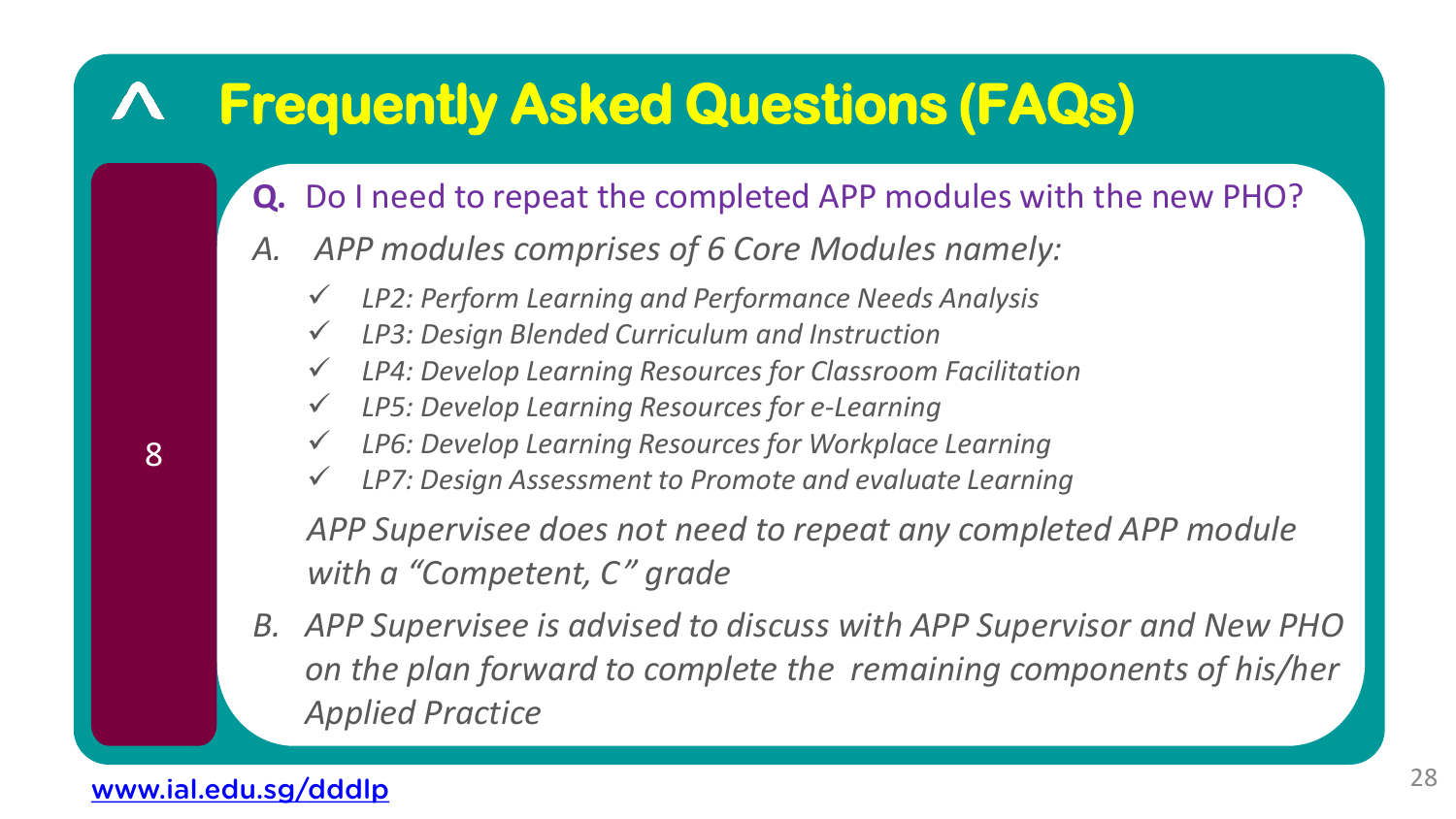- **Q.** What do I do if I want to change a PHO and the PHO is not agreeable?
- *A. IAL will not directly intervene in such disagreement between APP Supervisee and his/her PHO as the PHO has been brought on board the DDDLP Applied Practice by the DDDLP learner. IAL only ensures that the APP Supervisee is able to deliver the project fulfilling the DDDLP assessment requirements.*
- *B. APP Supervisee is expected to reach an amicable resolution with the PHO privately and update APP Supervisor and IAL via email. If the disagreement cannot be resolved, the APP would be suspended as the new PHO agreement cannot be signed until the old one is terminated.*

### [www.ial.edu.sg/dddlp](http://www.ial.edu.sg/dddlp)